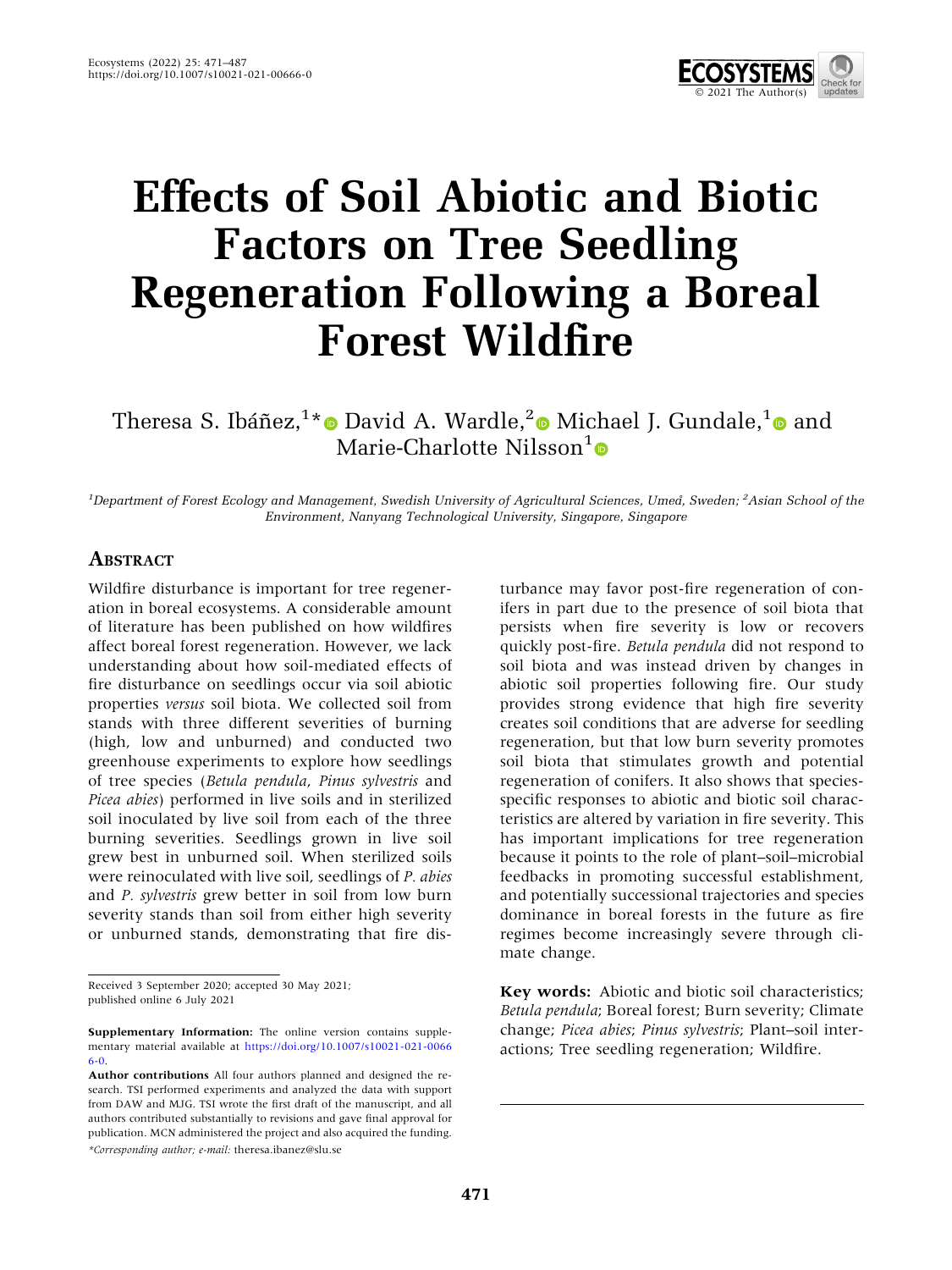# **HIGHLIGHTS**

- High burn severity created conditions adverse for seedlings growth.
- Low burn severity promoted soil biota that enhanced growth of Pinus sylvestris and Picea abies.
- Betula pendula growth was driven by changes in abiotic soil properties.

### **INTRODUCTION**

Fire is a recurrent natural disturbance in northern coniferous forests that controls vegetation dynamics, structure, diversity and function. While boreal forests are shaped by and adapted to fire, natural fire regimes are rapidly changing as a consequence of global climate change (Kasischke and Turetsky [2006;](#page-15-0) Soja and others [2007](#page-15-0); Balshi and others [2009;](#page-13-0) Ponomarev and others [2016](#page-15-0)). For many parts of the boreal region, burn probability, fire area and fire intensity are projected to increase and become more common as the climate warms (de Groot and others [2013\)](#page-14-0). This is in part due to increasing duration of extreme fire-promoting conditions, such as warmer temperatures (Gillett and others [2004\)](#page-14-0). These changes in fire regime are predicted to alter plant and soil community structure and cause elevated tree mortality (Stephens and others [2013](#page-15-0)), alter soil organic matter content (Czimczik and others [2005](#page-14-0)) and alter functioning of soil microbial communities due to increased loss of organic material (Allison and Treseder [2011\)](#page-13-0). More frequent and higher intensity fires are also likely to induce shifts in how boreal forests will regenerate and recover from fire disturbances (Johnstone and others [2010](#page-15-0); Alexander and others [2018](#page-13-0)), in part as a consequence of fire-induced effects on loss of soil organic matter and survival of mycorrhizal fungi needed for tree seedling regeneration (Dahlberg and others [2001;](#page-14-0) Dahlberg [2002\)](#page-14-0).

Fires in boreal forests of Eurasia typically occur as low-intensity ground surface fires, to which many of the dominant tree species are adapted (Angelstam and Kuuluvainen [2004](#page-13-0)). In Sweden, older Scots pine (Pinus sylvestris) trees frequently survive ground fire because of their thick bark and high crown base height (Zackrisson [1977](#page-16-0); Hellberg and others [2003\)](#page-14-0), and deciduous trees such as birch (Betula pendula and Betula pubescens) are well adapted to ground fires because the high position of the crown and their ability to resprout vegetatively after fire (Atkinson [1992\)](#page-13-0). In contrast, Norway

spruce (Picea abies) trees are usually consumed by fire because of their thin bark and low branches (Zackrisson [1977\)](#page-16-0). Post-fire regeneration by P. sylvestris and B. pendula occurs from seeds that are dropped on site shortly after fire from surviving trees, and seeds of B. pendula can also be spread over long distances, while P. abies typically recolonizes slowly post-fire by seeds originating from outside burned areas. (Granström [1991](#page-14-0); Hellberg and others [2003\)](#page-14-0). Fire is often necessary for new forest tree cohorts to regenerate in these ecosystems (Lampainen and others [2004\)](#page-15-0), and this is associated with the reduction or loss of understory vegetation and shifts in soil properties such as increased concentrations of inorganic nitrogen (that is,  $NH_4^+$ ) (DeLuca and others [2002;](#page-14-0) Gómez-Rey and Gonzalez-Prieto [2013\)](#page-14-0). However, the extent of post-fire tree regeneration is also regulated by soil burn severity (Bansal and others [2014\)](#page-13-0), because higher severity burns cause greater loss of organic material and soil biota (Certini [2005\)](#page-14-0) and higher mortality rates of trees which may lead to slower tree regeneration. Although much is already known about the impact of fire on plant mortality and post-fire successions in boreal forests, less is known about how variation in fire behavior and tree mortality impacts aboveground-belowground linkages and soil microbial communities, which may have important consequences for forest regeneration (but see Bergner and others [2004](#page-13-0); Treseder and others [2004](#page-15-0); Holden and others [2013](#page-14-0); Sun and others [2015](#page-15-0); Hewitt and others [2020](#page-14-0)).

Soil microorganisms, and notably saprotrophic microbes and ectomycorrhizal fungi, are critical components for nutrient turnover and seedling establishment and growth in boreal forest (Read and others [2004\)](#page-15-0), and their response to fire disturbance can therefore impact on post-fire recovery of trees (Hewitt and others [2017\)](#page-14-0). The extent to which the organic layer is combusted or lost from fire has major impacts on the soil biota and the speed of its post-fire recovery. Communities of ectomycorrhizal fungi can survive low burn severity fires when the organic layer is not completely consumed (Dahlberg [2002;](#page-14-0) Holden and others [2016](#page-14-0)). Survival and short-term recovery of ectomycorrhizal fungi may, however, depend not only on the remaining organic layer, but also on the degree of fire-induced mortality of overstory trees (Dahlberg [2002](#page-14-0); Pérez-Izquierdo and others [2021\)](#page-15-0). With regard to saprotrophic soil microbes, bacteria in general appear to be more resistant than fungi to fire because they are better adapted to resist fire-generated heat (Certini [2005;](#page-14-0) Mataix-Solera and others [2009](#page-15-0)). The release of organic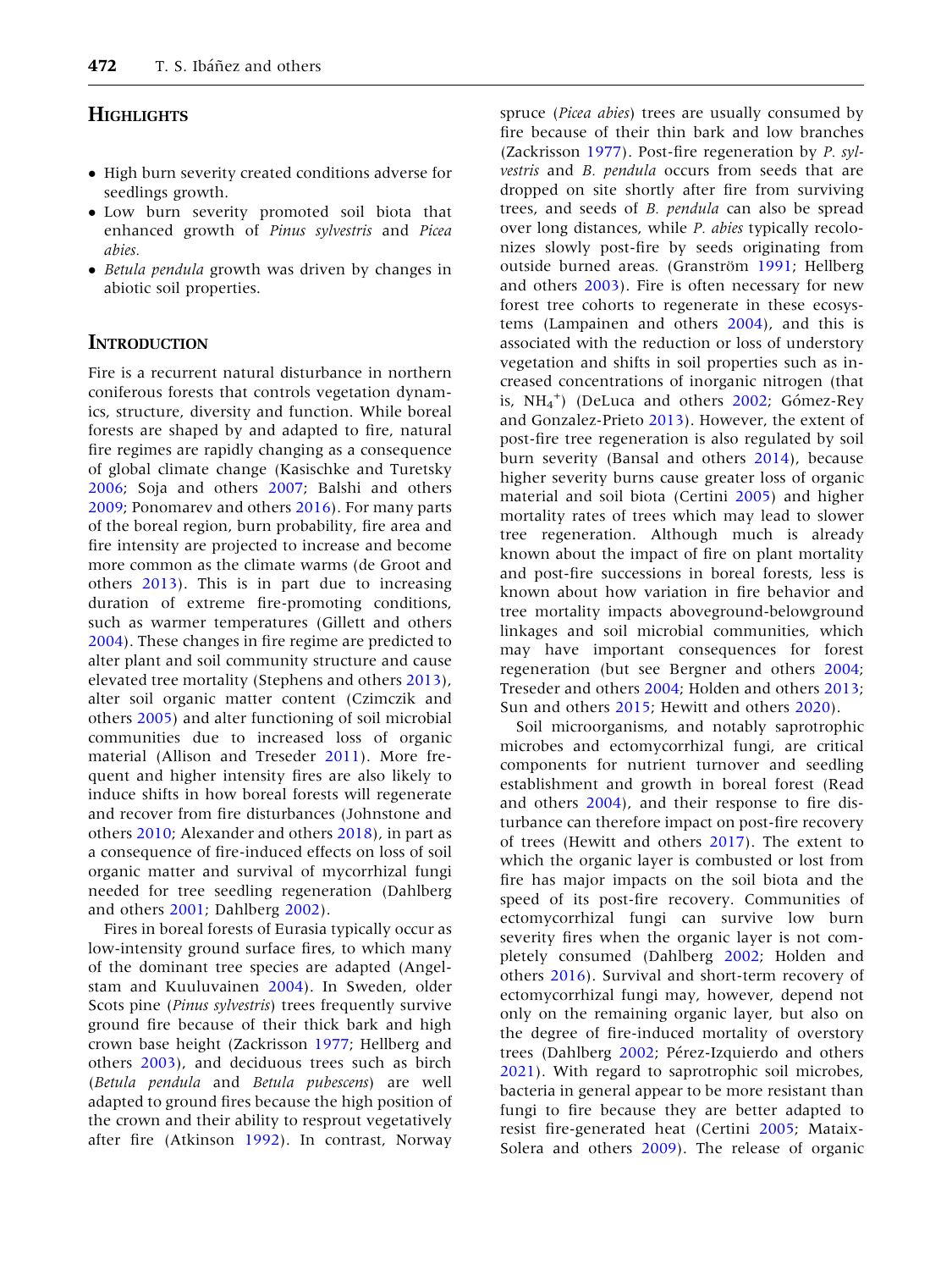nutrients after fire can stimulate the recovery rate of bacterial communities (Bárcenas-Moreno and others [2011\)](#page-13-0), leading to accelerated short-term release of inorganic soil nutrients that favors tree regeneration. In contrast, higher burn severity may strongly reduce the microbial communities and thereby soil organic matter decomposition, reducing the availability of nutrients needed for tree growth (Holden and others [2016](#page-14-0)). In total, tree seedling responses to fire depend on how the fire affects both the soil microbes and the abiotic soil properties, as well as the interaction between them. However, the effects of belowground biotic and abiotic changes caused by fire on tree seedling regeneration have mostly been investigated in isolation from one another.

On 31 of July 2014, a large accidental wildfire in east-central Sweden, known as the Västmanland burn started (Gustafsson and others [2019\)](#page-14-0). It was initiated and spread fast due to an extended period of unusually hot and dry weather; it burned more than 13,000 ha of forest and was the largest fire in Swedish modern history (Lidskog and others [2019](#page-15-0)). For a large part of this area, the fire was intense and caused widespread tree death and loss of the organic layer. Within this area, some forest stands were severely burned, some stands were less severely burned, and some stands were not burned at all, creating a mosaic of stands across the landscape with differing fire severity. We collected soils from forest stands of low burn severity, high burn severity and unburned stands for use in each of two greenhouse experiments that were set up to better understand how growth of three different seedling species (P. abies, P. sylvestris, B. pendula) respond to different burn severities. In the first greenhouse experiment we planted seedlings in live (nonsterile) soil from each burn severity class, and the difference in seedling growth between burn severity treatments could be due to either soil abiotic properties (that is, pH, nutrients, organic matter content, or texture) or biotic properties (that is, composition and biomass of organisms present); this experiment did not allow us to disentangle the role of these two mechanisms. In the second greenhouse experiment, we planted seedlings in sterilized soils that had been inoculated with live soil (that is, containing live soil biota) from each stand burn severity class. Doing this allowed us to separate how soil abiotic versus biotic properties influenced seedling growth and thus shed insights into the mechanisms underpinning the first experiment.

Through these two experiments, we sought to test how the abiotic and biotic components of soil

impact tree seedling growth when soils are subjected to different levels of burn severity. For the first experiment, we hypothesized that seedlings will grow better in living soil from stands subjected to low burn severity relative to soils from either unburned or high burn severity stands. We expected this because burning would enhance nutrient availability (Wan and others [2001](#page-16-0)), and mild burning would enhance nutrient availability without impairing the ectomycorrhizal fungal community or stimulate succession of fire adapted fungal species. Further, we expected this effect to be greater for pioneering fast-growing species (P. sylvestris and B. pendula) that can better exploit these inorganic resources relative to late-successional species (P. abies) because of their rapid root growth and photosynthesis (Pumpanen and others [2009;](#page-15-0) Nilsson and others [2012](#page-15-0)). For our second experiment, we hypothesized that tree seedlings planted in sterilized soils would grow the largest when inoculated with soil from stands with live trees present (that is, stands subjected to low severity burning or unburned stands), and that this would occur irrespective of the burn severity class of the sterilized soil. We expected this because high burn severity soils should mostly lack live tree roots (Pérez-Izquierdo and others  $2019$ ) and thus are unlikely to harbor a living ectomycorrhizal fungal community (Dahlberg [2002;](#page-14-0) Pérez-Izquierdo and others [2021](#page-15-0)) that is essential for plant nutrient acquisition (Smith and Read [2008](#page-15-0)). Further, we expected that the positive effect of inoculation with unburned or low burn severity soils would be greatest for P. sylvestris seedlings because it was the dominant tree cover in these stands before and after fire, and would likely promote an ectomycorrhizal community that is most suitable for P. sylvestris and includes fire-adapted early colonizing fungi. Additionally, we would expect conifers to benefit from late-successional fungi present in unburned soils. Testing these hypotheses in combination contributes to a mechanistic understanding of how tree regeneration success following wildfire varies in response to burn severity in boreal forests, and how this is determined by abiotic versus biotic soil properties.

#### **METHODS**

#### Selection of Burn Severity Stands

Within the Västmanland burn, we selected 25 burned forest stands that were each about 0.25 ha and had undergone one thinning operation prior to the fire (stem density of  $< 1000$  stems per hec-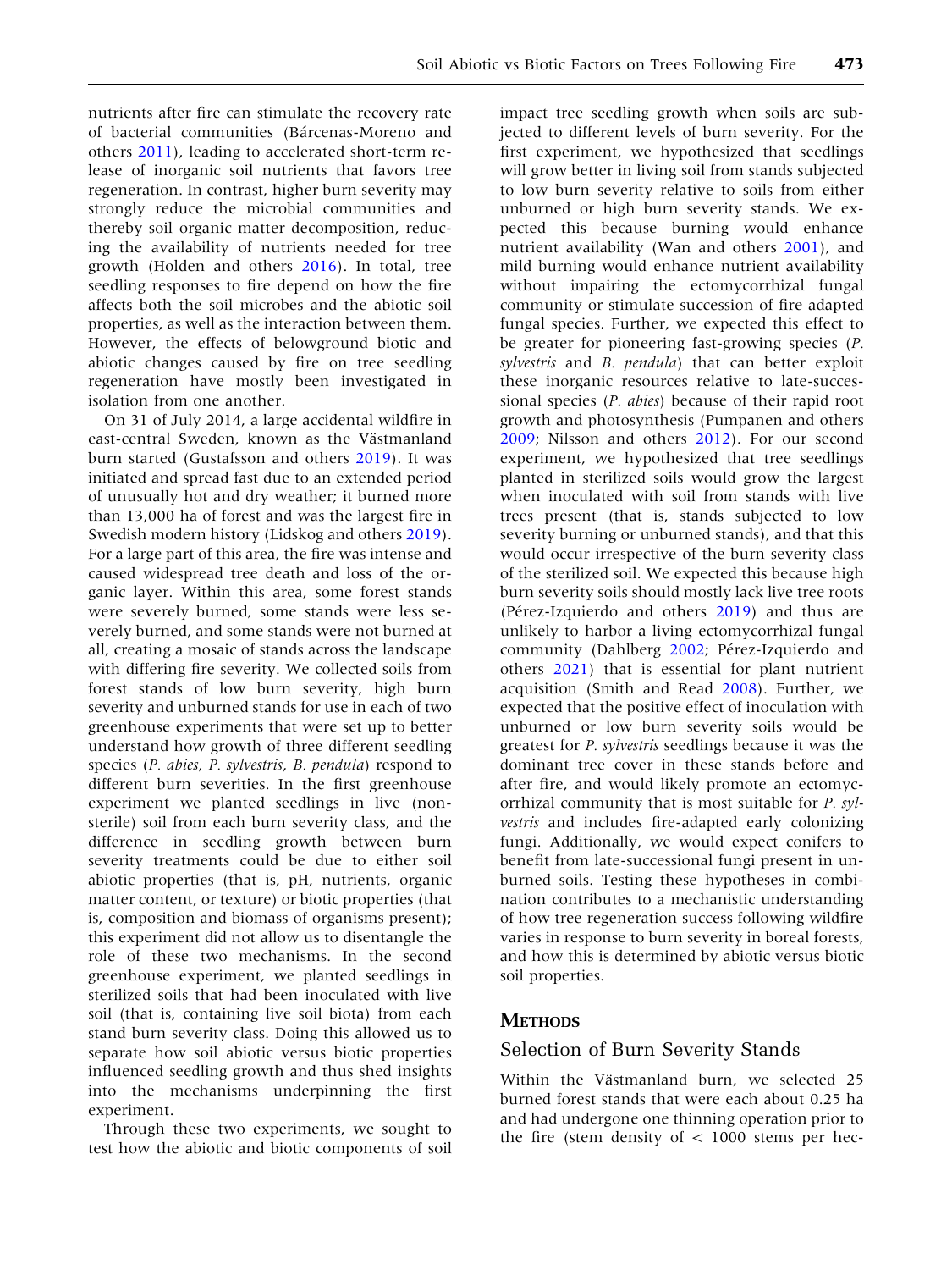tare); they were all on podzolized soils, had a site index of 22–24 m (that is, the estimated dominant height at age 100 years) and represented a gradient in burn severity. They occurred within an area of approximately 60 km<sup>2</sup>, with each stand separated at least 300 m from all other stands. Prior to the fire, the stands were dominated (87%) by 40–50 year-old Scots pine (P. sylvestris) production forests with scattered  $(11\%)$  Norway spruce (*P. abies*) and (2%) birch (Betula spp.) trees and an understory vegetation dominated by ericaceous dwarf shrubs (Vaccinium vitis-idaea, V. myrtillus and Calluna vulgaris) and mosses (mainly Pleurozium schreberi).

In April 2016, data for stand characteristics of the 25 burned stands were collected within a circular plot of  $314 \text{ m}^2$  (radius = 10 m) in the center of each stand. Tree mortality was determined by visual inspection (for example, the lack of green needles present) and calculated as the percentage of dead trees versus all (dead and alive) trees within the plot. The number of trees with stem scorch visible (for example, trees that had bark that had fallen off the stem) was also counted. Flame length was determined as the average charring height of stems for 20 P. sylvestris trees per plot, and for these, the level of crown scorching (that is, the proportion of needles killed or consumed by fire throughout the whole crown) was also estimated. For each plot, the total organic (humus) depth (that is, Oa and Oe horizons) and the depth of the charred layer in the soil profile were measured at 25 random positions by vertically inserting a ruler in the ground. In addition, in four randomly allocated positions within each plot, the amount of charcoal deposited on the topsoil was collected within a circular area (radius =  $8 \text{ cm}$ ) and converted to dry mass per area. With the use of these data (that is, tree mortality, flame height, stem scorch, crown scorch, humus depth, depth of charred soil, coarse charcoal on surface and fine charcoal on surface) for each of the 25 stands, we then classified the stands into burn severity classes by using Principal Component Analysis (PCA) followed by K-mean clustering. From this analysis we selected seven stands of high burn severity and seven stands of low burn severity for further use (Supporting Information Figure S1; Table S1). The major differences between high burn and low burn severity stands result from high burn stands having a higher tree mortality, larger flame height, a higher number of stem and crown scorches of trees and a larger reduction of humus thickness from humus combustion (Table [1](#page-4-0)). In addition, seven unburned stands distributed around the burned area (within 500 m of the fire perimeter) were also selected for

this study. The three burn severity class stands (unburned, high burned and low burned in total 21 stands) were randomly distributed across the burned area, allowing each stand to serve as an independent replicate, with seven randomly distributed stands in each burn severity class. Prior to the fire, there were no major differences in mean tree height, tree basal area, tree biomass or tree species composition among burn severity classes (Pérez-Izquierdo and others, Unpublished Manuscript).

# Soil Chemistry of Forest Stands

On May 22–26, 2018 we randomly collected five circular soil cores of mineral soil (radius = 5 cm;  $depth = 10$  cm) and five circular soil cores of the organic layer (radius  $= 15$  cm) to the full organic layer depth from each 21 stands. The organic (humus) layer included the Oa and Oe horizon, while the Oi horizon was excluded from the soil samples. The five soil cores were bulked to represent one sample per stand. Roots and small debris were removed from the soil. For a subsample of each sample, the total concentration of phosphorus (P) was determined by Kjeldahl acid digestion (G-189- 97 Rev. 3, multitest MT7) using an Auto Analyzer 3 Spectrophotometer (Omniprocess, Solna, Sweden). Total soil carbon (C) and nitrogen (N) concentrations were analyzed by drying  $(70 °C, 18 h)$  and grinding samples followed by dry combustion using an EA-IRMS Elemental Analyzer (Flash EA 2000, Thermo Fisher Scientific, Bremen, Germany). For another subsample, soil pH was determined by using a solution-to soil ratio suspension of 0.01 M  $CaCl<sub>2</sub>$  mixed with mineral soil (1:1) or humus (1:10) following Thomas [\(1996](#page-15-0)).

# Greenhouse Experiment, Experimental Design and Soil Chemistry of Greenhouse Soil

We performed a greenhouse experiment using soils from each of the three burn severity classes of stands. From September 29 to October 2, 2017 we randomly collected approximately ten circular soil cores (radius = 5 cm; depth =  $10$  cm) within the  $314 \text{ m}^2$  (radius = 10 m) circular area of each of the 21 stands. The different burn severities between stands resulted in variable thickness of the organic horizon, with high severity stands having little or no remaining humus (Mean  $20.0 \pm SE$  1.7 mm), low burn severity stands having some organic layer  $(24.1 \pm 1.9 \text{ mm})$  and unburned stands having thick organic layer (93.9  $\pm$  5.5 mm). In order to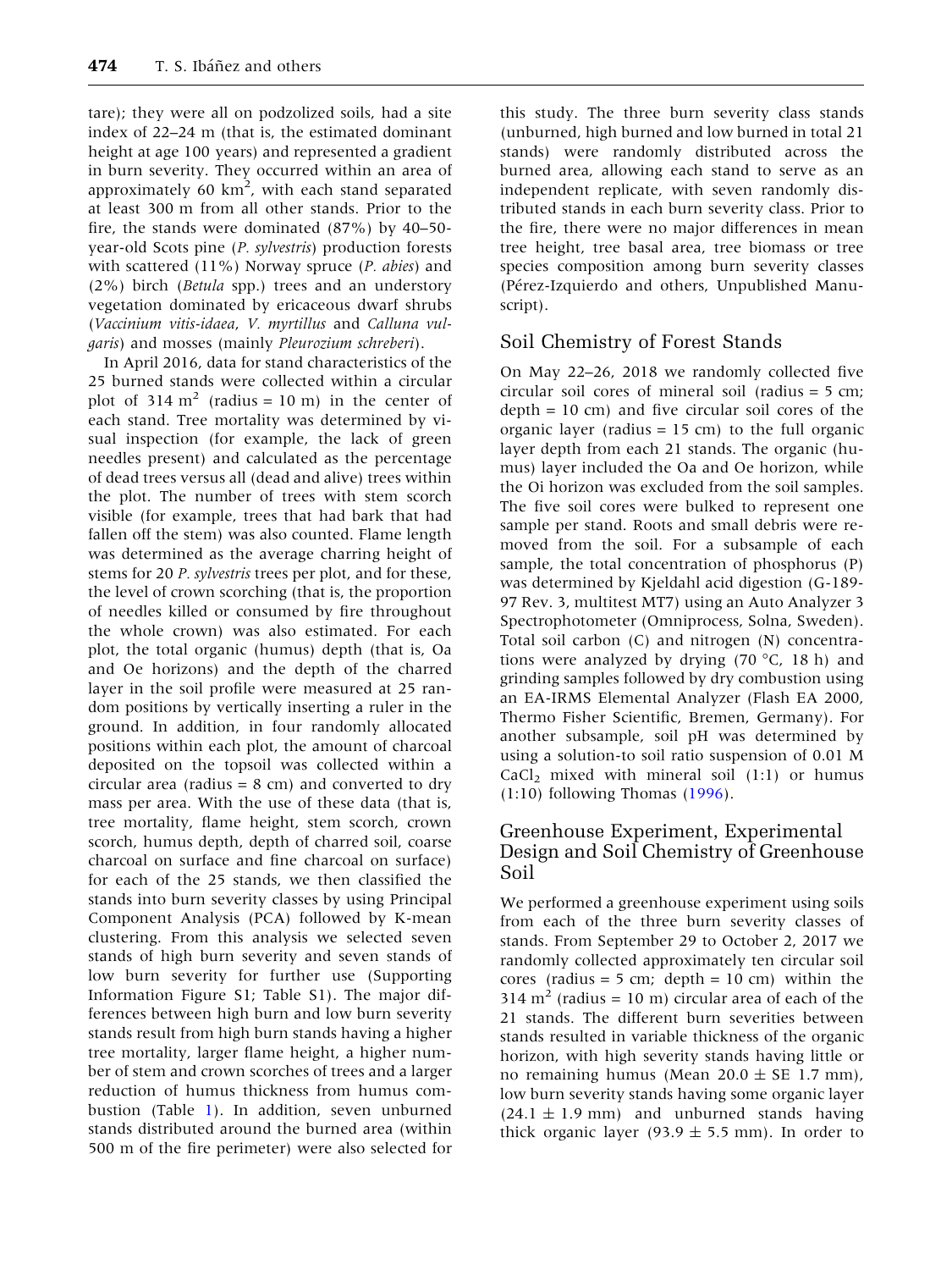| Burn severity measures                   | df <sup>1</sup> | Burn severity class of forest stand | $F$ -value             | $P$ -value |         |
|------------------------------------------|-----------------|-------------------------------------|------------------------|------------|---------|
|                                          |                 | High                                | Low                    |            |         |
| Tree mortality $(\% )$                   | 1, 12           | $100.0 \pm 0.0^a$                   | $32.1 \pm 5.0^b$       | 186.85     | < 0.001 |
| Flame height (m)                         | 1, 12           | $6.8 \pm 1.1^{\circ}$               | $1.0 \pm 0.1^{\rm b}$  | 25.62      | < 0.001 |
| Stem scorch $(% )$                       | 1, 12           | $13.1 \pm 3.6^a$                    | $2.9 \pm 1.9^b$        | 6.48       | 0.026   |
| Crown scorch $(\% )$                     | 1, 12           | $99.4 \pm 0.4^{\text{a}}$           | $27.9 \pm 2.4^b$       | 846.74     | < 0.001 |
| Humus depth <sup>2</sup> (mm)            | 2, 18           | $20.0 \pm 1.7^{\circ}$              | $24.1 \pm 1.9^{\circ}$ | 142.42     | < 0.001 |
| Depth of charred soil profile layer (mm) | 1, 12           | $10.3 \pm 0.8^{\circ}$              | $12.8 \pm 0.8^{\rm b}$ | 5.03       | 0.045   |
| Charcoal on soil surface $(g/m^2)$       | 1, 12           | $120 \pm 25$                        | $75 \pm 25$            | 1.50       | 0.244   |

<span id="page-4-0"></span>

| Table 1. Measures of Burn Severity of the Forest Stands. |  |
|----------------------------------------------------------|--|
|----------------------------------------------------------|--|

 $Mean \pm SE$ 

Bold F- and P-values are significant at an alpha value of 0.05.

Numbers within rows accompanied by different letters differ significantly at  $P \le 0.05$  (following ANOVA).

Numerator degrees of freedom, denominator degrees of freedom.

 $^2$ The mean  $\pm$  SE depth of unburned humus was 93.9  $\pm$  5.5 mm and was statistical significantly higher than both high and low burned soils at P  $\leq$  0.001 (Bonferroni post hoc test following ANOVA).

achieve a representative sample of the conditions that the roots of a developing seedling would experience, we sampled to a fixed depth (10 cm) at each site which included the humus that was present and the underlying mineral soil. As such, the proportion of organic (humus) soil to mineral soil varied across stands, with the highly burned sites having a low amount of humus relative to the unburned sites. For each stand, all the soil cores were bulked to create a single sample which was then passed twice through a 4.0-mm sieve, placed in a polyethylene bag and transported to Umeå in cooling boxes and stored at  $2^{\circ}$ C until the start of the experiment on October 17, 2017. Two-thirds of the sieved soil from each stand was sent in cooling boxes to SynergyHealth (Etten-Leur, Netherlands), for gamma irradiation at a dose of 43.0–78.8 kGy. This sterilization treatment was chosen to effectively kill all the soil biota while creating minimal disturbance to physical soil structure (McNamara and others [2003\)](#page-15-0).

To distinguish between the effects of soil biota and soil abiotic properties on seedling performance, two separate greenhouse experiments were set up in which tree seedlings were grown in the field collected soils. In the first experiment that tested for the effects of soil properties including live biota, we used unsterilized soil from the field sites to perform a factorial experiment consisting of three soil burn severity classes (that is, high burn, low burn and unburned)  $\times$  three tree seedlings species (P. abies, P. sylvestris, or B. pendula)  $\times$  seven replicates (that is, the seven stands per burn severity class), resulting in a total of 63 pots. For the second experiment that tested for the separated effects of soil biota and abiotic properties, we used sterilized

soil originating from the same sites as the first experiment and applied soil community inoculation treatments consisting of live soil from each of the different burn severity classes (Figure [1\)](#page-5-0). The experiment was set up in a factorial design in which pots were filled with sterilized soil from three burn severity classes (high burn, low burn or unburned) and planted with each of three plant species (P. abies, P. sylvestris or B. pendula); these soils then were inoculated with four burn severity inoculum class treatments. The four inoculum treatments consisted of live inoculum from each class, as well as a sterile control, resulting in 252 pots in total (Figure [1](#page-5-0)). The experimental units were randomly arranged into blocks, by including one stand of each burn severity class in each block. Thus, each block consisted of 12 pots (three burn severity classes  $\times$  four burn severity inoculum classes). Because our research question was focused on local microbial communities and we aimed to generalize results from our experiment to the entire burned landscape we sampled, burn severity inoculum class derived from each stand was kept separate (Gundale and others [2017\)](#page-14-0) and was randomly assigned to receiving soils originating from different stands (Gundale and others [2014\)](#page-14-0). Our inoculation approach therefore followed experiment Type D described by Gundale and others ([2017,](#page-14-0) [2019](#page-14-0)).

For both experiments, we used 800 ml pots  $(8 \times 8 \times 8.5$  cm) with holes in the bottom to allow excess water drainage. Pots were filled with 2/3 experimental soil (that is, live soil for the first experiment; sterilized soil + live inoculum for the second experiment) and 1/3 with autoclaved quartz sand to improve drainage after watering. For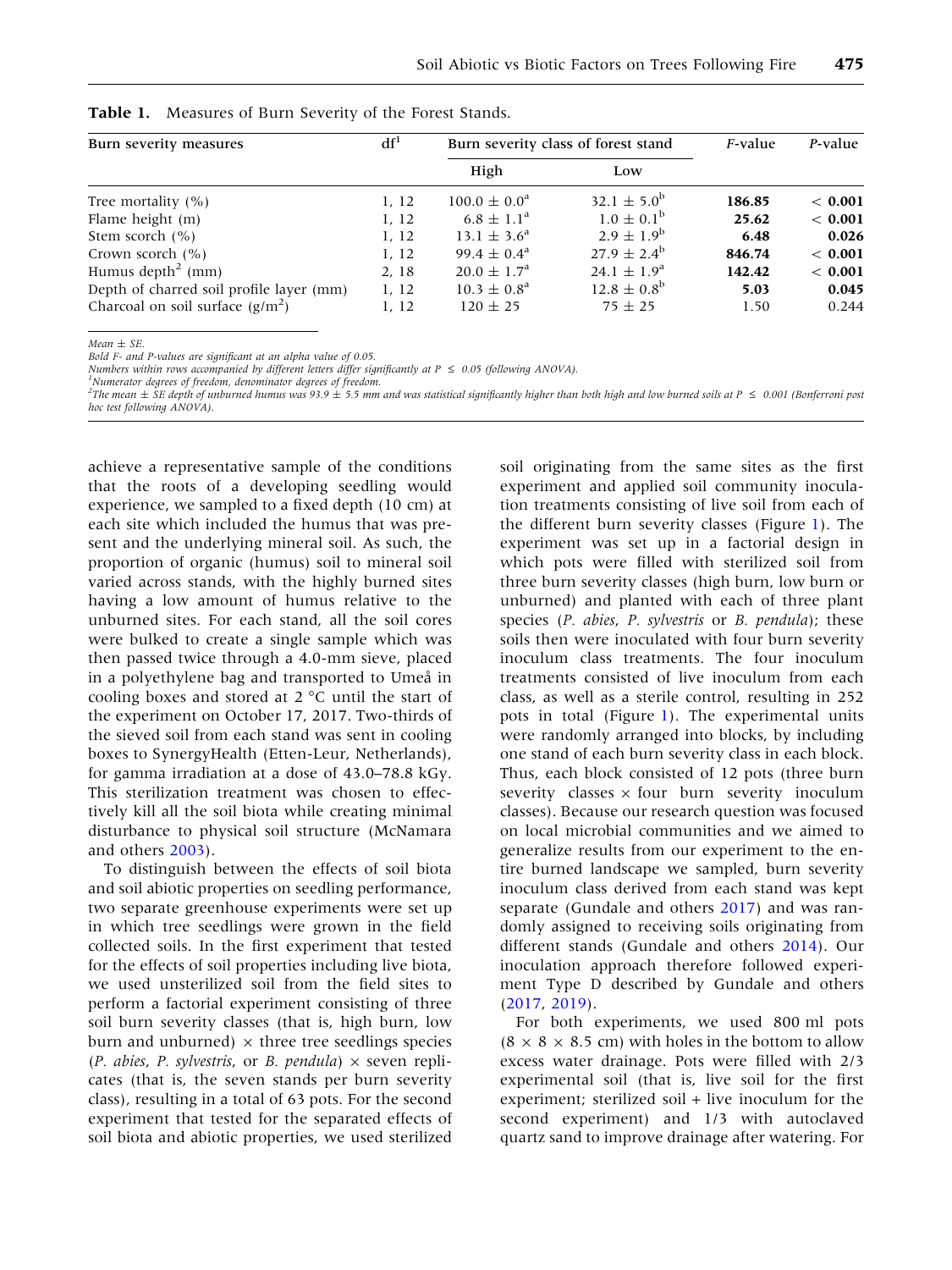<span id="page-5-0"></span>the second experiment, 10% of the soil volume in each pot with sterilized soil was replaced with soil containing live biota (burn severity inoculum class treatments). This soil was also mixed with autoclaved quartz sand, resulting in an inoculation amount of approximately 6.6% of the total pot volume. Both unsterilized and sterilized soil from each stand, following mixing with quartz sand, was analyzed for nutrient concentration  $(NH_4^+, NO_3^+,$  $PO_4^{3-}$ ) using standard protocols (Gundale and others [2011\)](#page-14-0).

All pots were set up on tables in a greenhouse and planted with P. abies, P. sylvestris or B. pendula seedlings. The seeds were obtained from tree nurseries in Sweden and consisted of genetic provenances that corresponded to our field sites.

The seeds were sterilized in 5% hypochlorite and rinsed with deionized water and then placed on autoclaved quartz sand for pre-germination for seven days. Two seedlings per species were then planted in each pot, and after one month the smallest seedling was removed. During this first month new seedlings were planted if both seedlings in a pot died. After this period, 100% seedling survival was obtained. The tables were rotated once a week to avoid unwanted effects of greenhouse gradients. Both experiments were run for 4.5 months, and seedlings were watered every day with tap water. The ambient conditions within the greenhouse involved a 18:6 h light/dark photoperiod with a relative air humidity of 40%. The temperature ranged between 25  $\degree$ C (day) and



Figure 1. Schematic figure of Experiment 2, which aims to separate the soil biotic and abiotic effects of soils from forest stands subjected to high and low burn severity as well as from unburned stands on the growth of tree seedlings. a Pots with sterilized soil from high burn severity (black pots), low burn severity (gray pots) and unburned (white pots) stands receiving, b live soil inoculum from high severity (red), low severity (yellow) and unburned (green; top vertical) stands. Pots arranged vertically to the far right consist of sterile soil without added inoculum (sterile controls). Each pot was planted with seedling of Picea abies, Pinus sylvestris or Betula pendula. The 12 pots depicted represent one block for one species; in total seven blocks were set up for each of the three species. There were 12 (pots)  $\times$  3 (species)  $\times$  7 replicates (blocks), resulting in a total of 252 pots for this experiment. The percentage of total soil in each pot that was added live inoculum was 6.6%, except for the sterile control pots where it was 0%.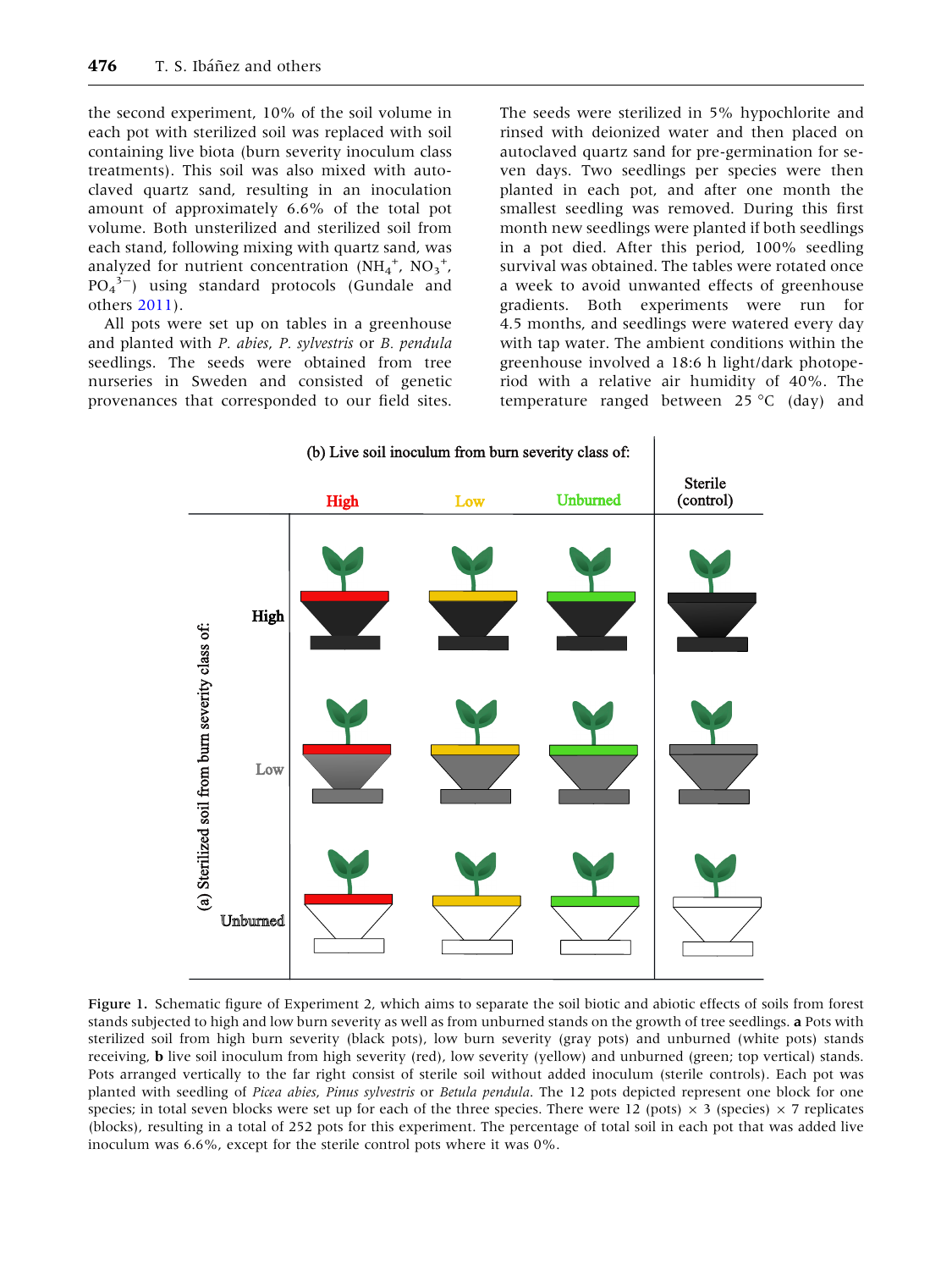15 °C (night). At the end of the experiment we harvested the seedlings by eliminating soil from roots with water and cut the plant at the soil surface to separate aboveground from belowground biomass. Plants were put in paper bags and ovendried at  $65^{\circ}$ C for 48 h and weighed to obtain measures of aboveground, belowground and total biomass.

# Statistical Analysis

For the first experiment, statistical analysis was performed by using split plot ANOVA with burn severity class as a fixed factor and plant species as a subplot factor. For the second experiment we used a blocked design followed by split plot ANOVA with burn severity class and burn severity inoculum class as fixed factors and plant species as a subplot factor. The sites were randomly selected in the field, and we therefore performed the data analysis with an assumption that the data is randomly distributed. To satisfy assumptions of homogeneity of variance, all data were  $log(x)$  transformed. Data for burn severity and soil characteristics of the forest stands, and nutrient concentrations in soil used in greenhouse, were analyzed using one-way ANO-VA. For both experiments, stand characteristic and greenhouse soil data, Bonferroni post hoc test was used at  $\alpha = 0.05$ , to further explore pairwise differences between treatment means. All data were statistically analyzed in SPSS version 24 (IBM Corp., Armonk, NY, USA). Raw data are stored as Supplementary material (S3). Figure [1](#page-5-0) was created in Affinity Designer 1.8.3.

## **RESULTS**

## Soil Chemical Properties

In 2018, four years after the fire, we found no significant differences in concentrations or ratios of total soil C, N, C:N and P in mineral soil or organic layer between stands of different burn severities (Table S2). Meanwhile, mineral soil pH of high burn severity stands (pH =  $3.89 \pm 0.06$ ; mean  $\pm$ SE) and low severity stands (pH =  $3.78 \pm 0.07$ ) were both significantly higher than that for unburned stands (pH =  $3.31 \pm 0.12$ ) but did not differ from each other  $(F_{2,18} = 12.20, P\text{-value} \le 0.001)$ . For the humus, pH in low burn severity stands (pH = 3.30  $\pm$  0.08) was significantly higher than for unburned stands  $(pH = 3.04 \pm 0.04)$  $(F_{1,12} = 8.53, P-value = 0.013)$ ; humus pH could not be determined for the high severity stands due to insufficient humus remaining as a consequence of the fire.

For the soil used for the greenhouse experiment,  $NH_4^+$  and  $PO_4^3$ <sup>-</sup> were overall greatest in soil from the unburned stands, whereas  $NO<sub>3</sub>$ <sup>-</sup> was unresponsive to burn severity (Table [2](#page-7-0); Figure [2](#page-8-0)). We also found that sterilization increased  $NH_4^+$  in all soils with the strongest effects on unburned soil. Sterilization also increased soil concentrations of  $PO_4^{\;3-}$ , but only in unburned soil, and had no effect on  $NO_3^-$  (Table [2](#page-7-0); Figure [2\)](#page-8-0).

### Greenhouse Experiments

In the first experiment in which we used unsterilized soil, both burn severity class and plant species identity significantly affected total, aboveground and belowground seedling biomass, and burn severity class also impacted the aboveground-tobelowground biomass ratio (Table [3](#page-9-0)); there were no interactive effects between these two factors. The effect of plant species identity was because B. pendula and P. sylvestris produced more aboveground and belowground biomass than did P. abies (Figure [3\)](#page-10-0). For the burn severity class effect, seedling biomass were generally greater in the unburned soil compared to the high burn severity soil, with low burn severity soils often showing intermediate seedling growth (Figure [3\)](#page-10-0). The aboveground-to-belowground biomass ratio was lowest in soil from the high burn severity stands, although this effect of burn severity was detected as significant only by the analysis of variance and not the post hoc analysis (Table [3](#page-9-0); Figure [3d](#page-10-0)).

In the second experiment involving soil sterilization and inoculation of live biota, we found that burn severity class, burn severity inoculum class and plant species identity nearly always had significant effects on seedling total, aboveground and belowground biomass, and on the ratio of aboveground to belowground biomass (Table [4\)](#page-11-0). The plant species effect occurred because B. pendula produced the most biomass, while P. abies produced the least; B. pendula seedlings also had the lowest aboveground-to-belowground biomass ratio (Figure [4\)](#page-13-0). The burn severity effect occurred because seedling growth variables were always highest in unburned soils and usually least in high burn severity soils (Figure [4](#page-13-0)a–d). For the significant burn severity inoculum class effects, low burn severity inoculum class often stimulated the highest seedling biomass, and the aboveground-to-belowground biomass ratio, the most out of all inoculum classes (Figure [4](#page-13-0)e–h). The interactive effect of burn severity and plant species identity was significant for all variables except aboveground biomass (Table [4](#page-11-0)), which was due to the stronger overall pos-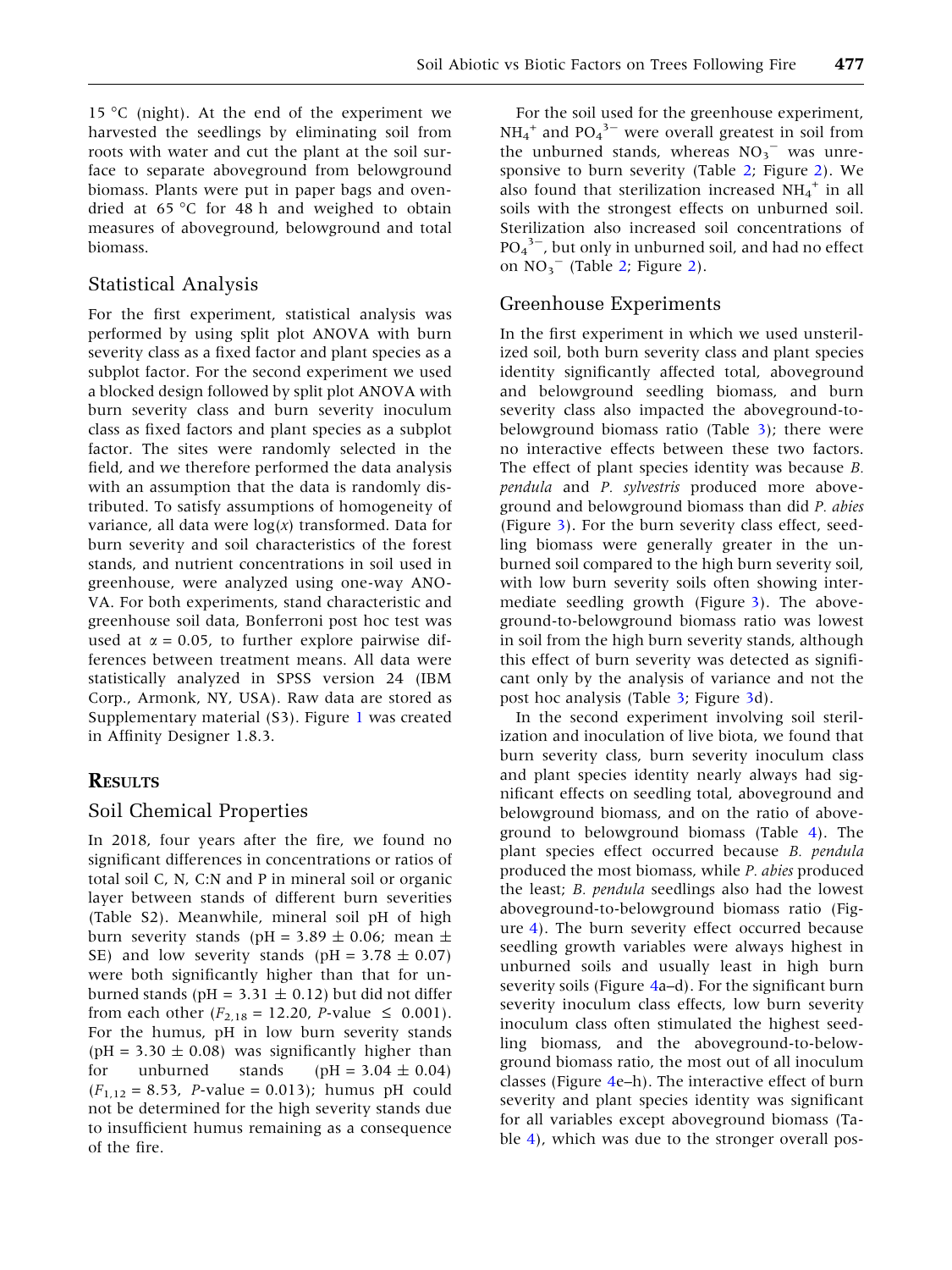|                                                                                                                                               | df <sup>1</sup> | $NO_3^-$        |         | $NH_4$ <sup>+</sup> |          | PO <sub>4</sub> <sup>3–</sup> |         |
|-----------------------------------------------------------------------------------------------------------------------------------------------|-----------------|-----------------|---------|---------------------|----------|-------------------------------|---------|
|                                                                                                                                               |                 | <i>F</i> -value | P-value | <i>F</i> -value     | P-value  | <i>F</i> -value               | P-value |
| Burn severity class (BSC)                                                                                                                     | 2, 18           | 2.470           | 0.099   | 13.747              | < 0.001  | 9.045                         | 0.001   |
| Sterilization (S)                                                                                                                             | 1, 12           | 3.457           | 0.071   | 167.441             | ~< 0.001 | 5.554                         | 0.024   |
| $BSC \times S$                                                                                                                                | 2, 18           | 2.431           | 0.102   | 17.864              | < 0.001  | 6.010                         | 0.006   |
| Bold F- and P-values are significant at an alpha value of 0.05.<br><sup>1</sup> Numerator degrees of freedom, denominator degrees of freedom. |                 |                 |         |                     |          |                               |         |

<span id="page-7-0"></span>Table 2. Results from Analysis of Variance Comparing Main and Interactive Effects of Burn Severity Class (BSC) and Sterilization (S), of Soil Used in the Greenhouse, for  $NO_3^-$ ,  $NH_4^+$  and  $PO_4^3^-$ .

itive effect of burn severity on B. pendula biomass, and on the aboveground-to-belowground biomass ratio for P. sylvestris and P. abies (Figure [4](#page-13-0)a–d). We also observed a two-way interactive effect of burn severity inoculum class and plant species and a three-way interactive effect of these two variables and burn severity, on both aboveground biomass and the ratio of aboveground to belowground biomass (Table [4](#page-11-0)). The two-way interaction (Figure [4e](#page-13-0)–h) occurred because B. pendula responded less to burn severity inoculum class than did the two conifer species. Meanwhile, the three-way interaction occurred because the two conifer species responded stronger to low burn severity inoculum class when grown in the unburned soil compared to the other burn severity classes.

## **DISCUSSION**

We aimed to test how the abiotic and biotic properties of soil, collected from stands subjected to different burn severity, impact tree seedling growth. Overall, we found that effects of burn severity on both soil biotic and abiotic properties were important for seedling growth, but that effects of soil abiotic properties were overall more important, although seedlings of different tree species varied in their responses to only soil biotic properties. Our findings elucidate how fire may affect seedling performance via its effects on the soil and soil biota, thus providing insights into key mechanisms underlying tree regeneration after wildfire.

# Effects of Non-sterile Burn Severity Soil on Tree Seedling Growth

In our first experiment, where live (non-sterile) soil from each stand was used, we found that both burn severity and plant species identity were important for explaining seedling growth. However, we did not find any interactive effect between burn severity and species identity, meaning that the

three species responded similarly to the burn severity treatments. We found that all seedlings grew worse in high burn severity soils and best in unburned soils, with the fast-growing P. sylvestris and B. pendula seedlings achieving a higher final biomass than those of P. abies. These findings contradict those from field experiments showing ground burning of intermediate severity to be more beneficial to growth of pioneer species relative to their growth in unburned soil (Bansal and others [2014\)](#page-13-0). In our study, there were no major differences in concentrations of  $NH_4^+$ ,  $NO_3^-$  and  $PO_4^3$ <sup>-</sup> in live soils at the time of collection, probably because we collected our soils four years post-fire, and the expected flush of nutrients immediately following fire (Gundale and others [2005](#page-14-0)) may have dissipated. However, the greater seedling growth in unburned soils suggests higher nutrient availability in those soils, likely because these soils had a higher proportion of organic material that could be rapidly mineralized in the greenhouse environment.

The seedlings may also have grown largest in the unburned soils because these soils would likely support more ectomycorrhizal and saprotrophic fungi that would stimulate organic matter decomposition and plant access to nutrients which should benefit seedling growth (Holden and others [2016](#page-14-0)). It has also been suggested that high availability of C in the root zone from root exudates may stimulate bacterial breakdown of complex sources of N (Clarholm [1985](#page-14-0)), meaning that mineralization rates should be higher in soils with active plant roots. At the same time, lower growth of seedlings in high burn severity stands could be due not only to lower resource availability and loss of mutualistic biota, but also to greater levels of fungal pathogens (Hewitt and others [2016\)](#page-14-0). However, our Experiment 1 is unable to separate between the likely abiotic and biotic mechanisms contributing to these effects.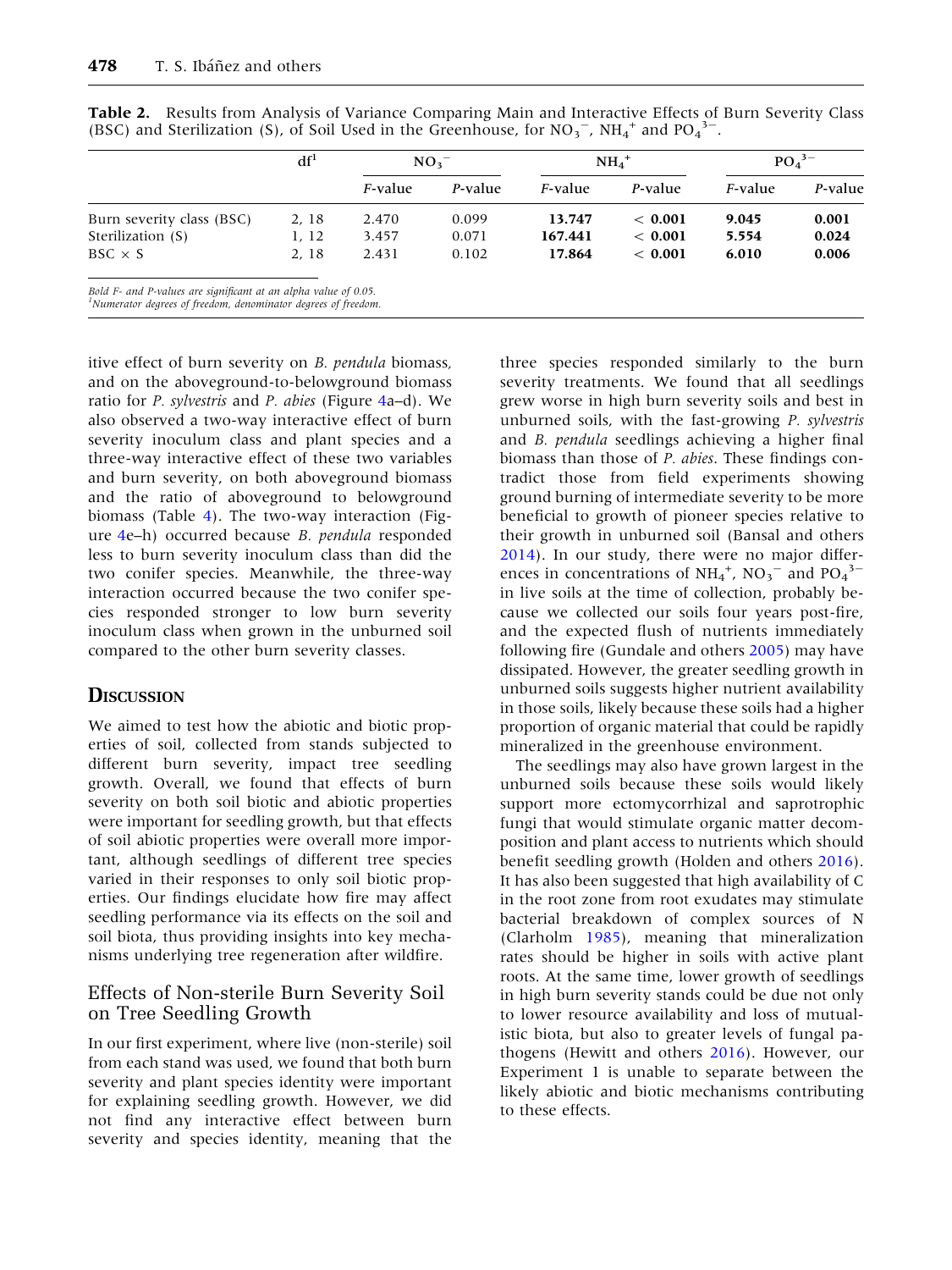<span id="page-8-0"></span>

Figure 2. Mean  $\pm$  SE of NO<sub>3</sub><sup>-</sup> (a), NH<sub>4</sub><sup>+</sup> (b) and PO<sub>4</sub><sup>3-</sup> (c) of live or sterilized mixtures of humus and mineral soil from different forest stand fire severity classes. All soil was mixed with autoclaved sand, at a 2:1 ratio. Different capital letters above pairs of bars indicate significant differences between burn severity classes, and different lower case letters indicate significant differences between live and sterile soil, according to Bonferroni post hoc tests at  $P \le 0.05$ . Corresponding two-way ANOVA results (*F*and P-values) are reported in Table [2](#page-7-0).

Our first experiment also revealed that increases in soil pH associated with fire could indirectly explain seedling growth response to fire, because the burned soil had both the highest soil pH and the lowest seedling growth. This may be because higher soil pH can disfavor communities of fungi (Day and others [2019\)](#page-14-0), which would reduce the organic matter decomposition and therefore presumably decrease the availability of nutrients for plant growth (Smith and Read [2008\)](#page-15-0). Our analysis further showed marginally significant statistical differences in seedling aboveground-to-belowground biomass ratios among soil burn severity treatments, and all species tended to have weakly lower ratios when grown in high burn severity soils compared to when grown in low severity and unburned soils, which could reflect greater soil resource limitation. Since the high burn severity soil had much less organic material than in the other soils, it is likely to contain fewer saprotrophic microbes and mycorrhizal fungi needed for promoting nutrient availability for the seedlings, which may have caused them to allocate more biomass to the rooting zone (Ledo and others [2018](#page-15-0)).

#### Separating Soil Biotic and Abiotic Influence on Seedling Growth

Our second experiment (Experiment 2) compared growth of seedlings in sterilized soils across the three burn severity treatments and in sterilized soils that had been reinoculated with live soils (that is, containing live soil biota) from each of the burn severity treatments. This set up enabled us to disentangle the effects of abiotic soil properties from that of live biota.

Similar to the first experiment, we found that burn severity had a highly significant influence on seedling growth of all species, in that seedlings in soil originating from unburned stands grew the most and those in soil from the high burn severity stands grew the least, even when soils were sterilized. We therefore suggest that the availability of nutrients (that is, abiotic soil properties) was the primary driver of growth differences among soils in both experiments. This effect may have occurred in Experiment 1 because there was more organic material in pots with unburned soil that could be mineralized and in Experiment 2 because the sterilization of the soil released nutrients of NH<sub>4</sub><sup>+</sup> and  $PO_4^3$ <sup>-</sup>. The higher  $PO_4^3$ <sup>-</sup> levels of sterilized unburned soil in our greenhouse experiment may also have contributed to higher uptake of  $NH_4^+$  by seedlings. Blanes and others ([2012\)](#page-14-0) showed, although in a field experiment, that when limitation by P was alleviated, Abies pinsapo seedlings increased their N uptake. Although we cannot com-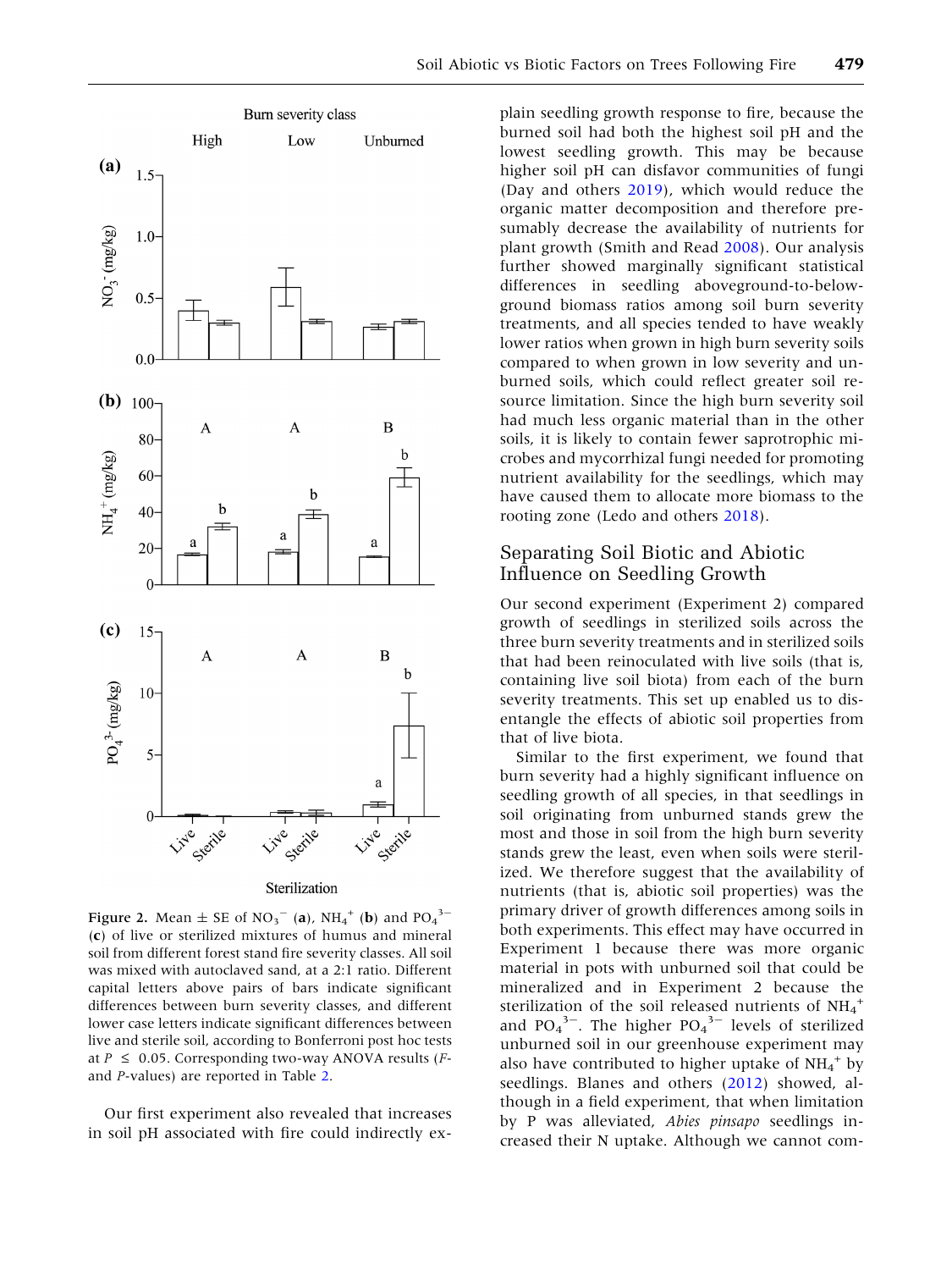|                              | df <sup>1</sup> | Total biomass <sup>2</sup> |                                 | Aboveground<br>biomass <sup>2</sup> |       | <b>Belowground</b><br>biomass <sup>2</sup>                      |             | Aboveground/belowground <sup>2,3</sup> |         |
|------------------------------|-----------------|----------------------------|---------------------------------|-------------------------------------|-------|-----------------------------------------------------------------|-------------|----------------------------------------|---------|
|                              |                 |                            | <i>F</i> -value <i>P</i> -value |                                     |       | <i>F</i> -value <i>P</i> -value <i>F</i> -value <i>P</i> -value |             | <i>F</i> -value                        | P-value |
| Burn severity<br>class (BSC) |                 | 2, 18 7.823                |                                 | 0.004 10.673                        | 0.001 | 4.085                                                           | 0.034 3.981 |                                        | 0.037   |
| Plant species (PS)           |                 | 2, 36 7.900                | < 0.001                         | 6.050                               | 0.005 | 9.512                                                           | < 0.001     | 3.071                                  | 0.059   |
| $BSC \times PS$              |                 | 4.36 1.115                 | 0.365                           | 0.857                               | 0.499 | 1.215                                                           | 0.321       | 0.308                                  | 0.997   |

<span id="page-9-0"></span>Table 3. Results from Analysis of Variance Comparing the Main and Interactive Effects of Burn Severity Class (BSC) and Plant Species (PS) on the Total, Aboveground and Belowground Biomass Including the Ratio of Aboveground to Belowground Biomass.

Seedlings of Picea abies, Pinus sylvestris and Betula pendula were grown on unsterilized soils from three burn severity classes, that is, from stands of high or low burn severity, or from intact unburned stands.

Bold F- and P-values are significant at an alpha value of 0.05.

<sup>1</sup>Numerator degrees of freedom, denominator degrees of freedom.

 $^{2}$ Data were transformed (log(x)) prior to analysis.

<sup>3</sup>The ratio of aboveground to belowground biomass.

pletely exclude the possibility that the responses to soil abiotic conditions could also be because of variation in soil physical properties across our stands, we believe this effect to be minimal and unlikely to vary much among our burn severity treatments. As such, the field collected soil was mixed with 1/3 autoclaved quartz sand to assure water drainage in each pot and to minimize the influence of variation of soil physical properties across our stands.

In partial agreement with our second hypothesis, we found that seedling growth was affected by addition of live inoculum from stands of different burn severities, but in a different way to what we observed for live soil in the first experiment. Specifically, for the two conifer species, we found stronger positive seedling growth responses when inoculum originated from low burn severity sites than from either unburned or high burn severity sites, pointing to the beneficial effects of a low intensity of burning. A possible mechanism is that soil microbes, including ectomycorrhizal fungi, can survive when the organic layer is not completely consumed in a low severity fire (Dahlberg [2002](#page-14-0); Holden and others [2016](#page-14-0); Day and others [2019](#page-14-0)), as opposed to in a high severity fire. Further, when overstory trees survive a low severity fire, these trees can maintain the symbiotic relationship with the ectomycorrhizal community (Dahlberg [2002](#page-14-0); Pérez-Izquierdo and others [2019](#page-15-0)), which could allow new seedlings to easily develop new ectomycorrhizal networks after a low burn compared to after a high burn severity fire. Fire may also induce a functional shift in microbial community composition (Clemmensen and others [2015](#page-14-0)) toward taxa that are more beneficial for seedling growth. For

example, Pérez-Izquierdo and others [\(2021](#page-15-0)) showed that soils of burned stands, from the same stands as those utilized in this study, were inhabited by ectomycorrhizal species of the genera Sphaerosporella and Laccaria that are known to be fire-adapted and possibly having a higher affinity for inorganic N (LeDuc and others [2013](#page-15-0)). It is therefore possible that these or other fire-resistant or fire-adapted ectomycorrhizal fungal species, when transferred to the unburned soils, would have benefitted seedlings by improving their access to inorganic N from this soil. Alternatively, nonmycorrhizal saprotrophs could also have contributed to these effects. As such, our results suggest that conifer tree seedlings are likely to be constrained by the availability of beneficial root associated soil biota (such as non-fire adapted ectomycorrhizal species) or particular saprotrophic microbes in sites that have experienced severe wildfire but not where fire has been less intense (Pérez-Izquierdo and others [2021](#page-15-0)). This could result in a slow post-fire recovery of important soil biota, and the tree seedlings that depend on them. Finally, soil inoculum from unburned soils had no positive effect on seedling growth of any species in our study. This inoculum is likely to host late-successional ectomycorrhizal fungi such as Russula and Cortinarius (Pérez-Izquierdo and others [2021](#page-15-0)) important for mobilizing nutrients bound in organic matter complexes (Lindahl and Tunlid [2015](#page-15-0)). When this inoculum was transplanted to burned soils in the greenhouse, it is plausible that they utilized host plants as their primary source of metabolic C (Corrêa and others  $2011$ ), and therefore drainage of C of seedling origin could have contributed to explain the lower biomass increment of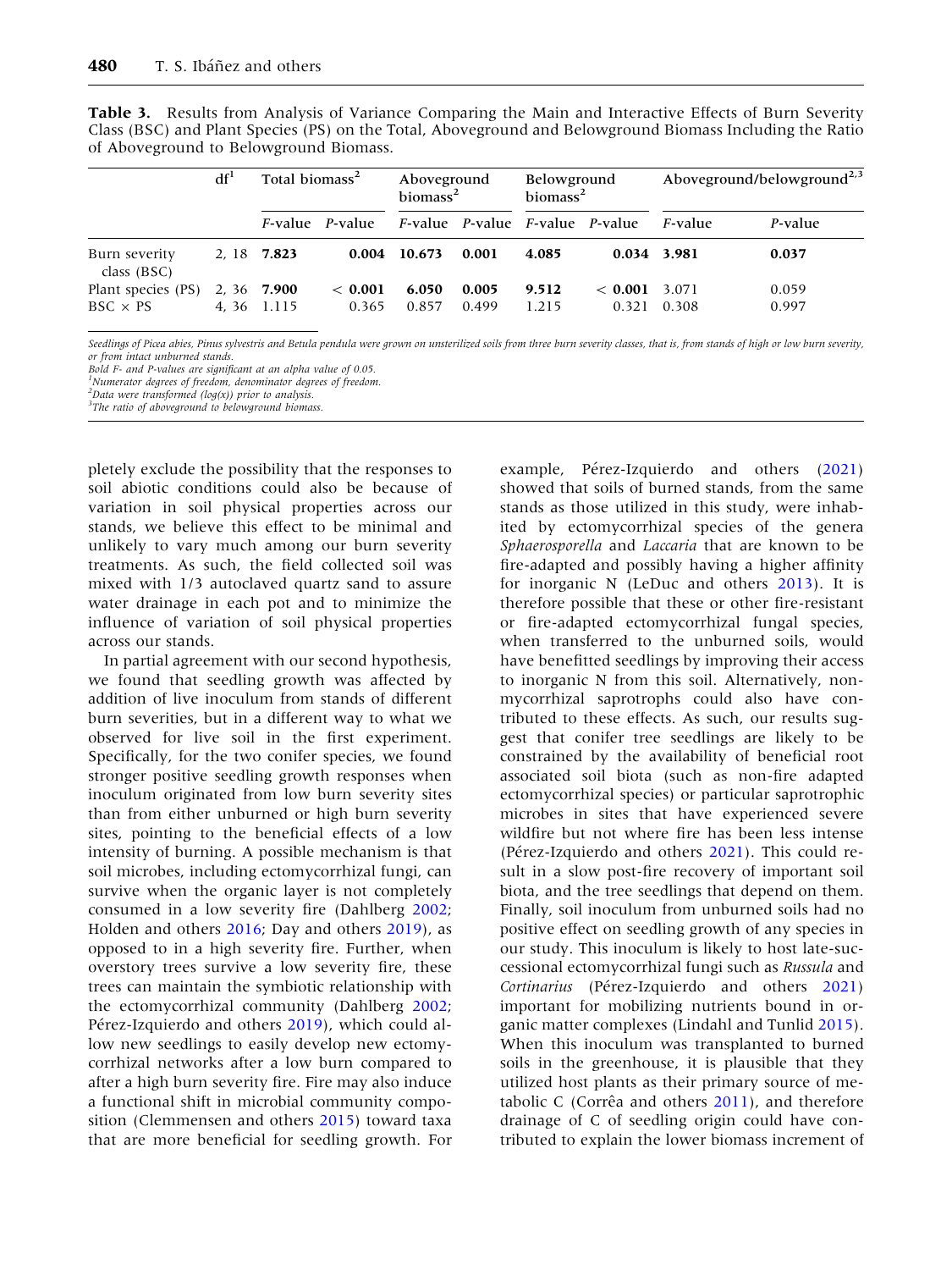<span id="page-10-0"></span>

Burn severity class

 $\blacktriangleleft$  **Figure 3.** Mean  $\pm$  SE of total biomass (a), aboveground biomass (b), belowground biomass (c) and the ratio of aboveground to belowground biomass (d) for tree seedlings of Picea abies, Pinus sylvestris and Betula pendula. Seedlings were grown on unsterilized soil originating from stands differing in burn severity (that is, high, low or unburned). Different capital letters above bars indicate significant differences between plant species across burn severity classes, and different lower case letters indicate significant differences between burn severity classes within species, according to Bonferroni post hoc tests at  $P \le 0.05$ . Corresponding ANOVA results (F- and P-values) are reported in Table [3](#page-9-0).

seedling grown in burned soils receiving unburned inoculum.

Contrary to our expectations, the late-successional P. abies showed the strongest positive response of all three species to soil inoculation (because it responded significantly more to inoculum from low severity burned stands than that from both high burned and unburned stands), with P. sylvestris showing an intermediate response, and B. pendula showing no response. We expected P. sylvestris to respond most strongly to soil burn severity inoculum because of the dominance of this species at our experimental sites, and because live adult trees often facilitate growth of regenerating tree seedlings of the same species (Jonsson and others [1999](#page-15-0); Andivia and others [2018](#page-13-0)), in part through shared ectomycorrhizal connections. However, it is recognized that ectomycorrhizal communities associated with P. abies and P. sylvestris partially overlap (Menkis and others [2005](#page-15-0)), which could explain why seedlings of both conifers (but not B. pendula) responded positively to the low burn severity inoculum class relative to at least some of the other inoculum treatments. Our finding that P. abies and P. sylvestris do not perform well on highly burned soils in the absence of a live community of microorganisms may explain regeneration of conifers is sometimes disfavored following fire in Swedish forests (Elfving [1983](#page-14-0); Kardell and Laestadius [1987](#page-15-0)). Unlike the two conifer species, B. pendula never responded to soil inoculation treatments. B. pendula is a fast-colonizing species on fire disturbed areas (Hellberg and others [2003](#page-14-0); Gustafsson and others [2019](#page-14-0)), and its post-fire abundance has often been interpreted in terms of it being a good resource competitor (Dehlin and others [2004\)](#page-14-0) that is effective at exploiting initial elevated levels of inorganic N resulting from fire disturbance (Gundale and others [2005\)](#page-14-0). Findings from our study suggest B. pendula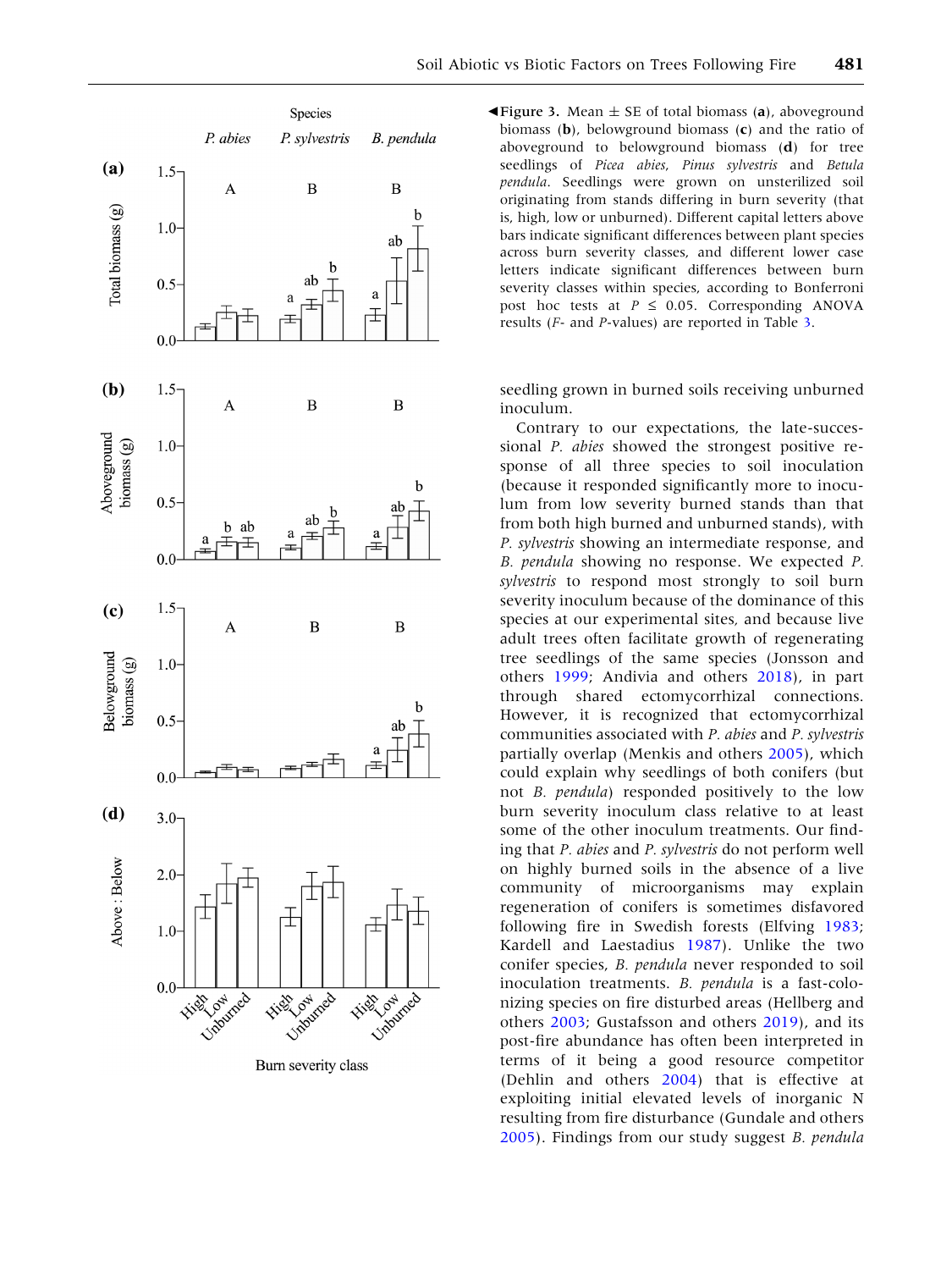|                                                 | df <sup>1</sup> |                 | Total biomass <sup>2</sup> |            | Aboveground<br>biomass <sup>2</sup> |                 | Belowground<br>biomass <sup>2</sup> |                 | Aboveground/belowground <sup>2,3</sup> |  |
|-------------------------------------------------|-----------------|-----------------|----------------------------|------------|-------------------------------------|-----------------|-------------------------------------|-----------------|----------------------------------------|--|
|                                                 |                 | <i>F</i> -value | P-value                    | $F$ -value | P-value                             | <i>F</i> -value | P-value                             | <i>F</i> -value | P-value                                |  |
| Burn severity<br>class $(BSC)$<br>Burn severity | 2,66            | 50.402          | < 0.001                    | 58.972     | < 0.001                             | 38.331          | < 0.001                             | 27.900          | < 0.001                                |  |
| inoculum<br>class $(IC)$                        | 3,66            | 2.993           | 0.037                      | 3.534      | 0.019                               | 2.002           | 0.122                               | 3.134           | 0.031                                  |  |
| Plant species<br>(PS)                           | 2.144           | 189.502         | < 0.001                    | 165.750    | < 0.001                             | 198.825         | < 0.001                             | 23.050          | < 0.001                                |  |
| $BSC \times IC$                                 | 6,66            | 1.331           | 0.256                      | 1.235      | 0.300                               | 1.362           | 0.243                               | 0.174           | 0.983                                  |  |
| $BSC \times PS$                                 | 4, 144          | 3.092           | 0.018                      | 1.717      | 0.149                               | 4.878           | 0.001                               | 3.390           | 0.011                                  |  |
| $IC \times PS$                                  | 6, 144          | 1.189           | 0.087                      | 2.703      | 0.016                               | 0.990           | 0.434                               | 2.701           | 0.016                                  |  |
| $BSC \times IC \times PS$                       | 12, 144         | 1.469           | 0.142                      | 1.941      | 0.034                               | 1.167           | 0.312                               | 2.883           | 0.001                                  |  |
| <b>Block</b>                                    | 12,66           | 4.400           | 0.006                      | 3.620      | 0.004                               | 2.849           | 0.016                               | 1.972           | 0.082                                  |  |

<span id="page-11-0"></span>Table 4. Results from Analysis of Variance Comparing the Main and Interactive Effects of Burn Severity Class (BSC), Burn Severity Inoculum Class (IC) and Plant Species (PS) on the Total, Aboveground and Belowground Tree Seedling Biomass, and the Ratio of Aboveground to Belowground Seedling Biomass.

Bold F- and P-values are significant at an alpha value of 0.05. Seedlings of Picea abies, Pinus sylvestris and Betula pendula were grown on sterilized (gamma irradiated) soils from three burn severity classes, that is, from stands with high or low burn severity, or, from unburned stands. In order to separate effects of abiotic drivers (burn severity) and biotic drivers (soil biota) on seedling growth, all sterilized soils were reinoculated with live soil from different classes (that is, stands with high burn severity, low burn severity or unburned) or with sterile soil.

<sup>1</sup>Numerator degrees of freedom, denominator degrees of freedom.

 $^{2}$ Data were transformed (log(x)) prior to analysis.

<sup>3</sup>The ratio of aboveground to belowground biomass.

seedlings responded strongly to conditions of elevated nutrients and appeared less dependent than the conifers on ectomycorrhizal associations or other microorganisms for nutrient uptake during their establishment phase. However, this warrants further exploration given that mycorrhizal fungi have previously been shown to influence growth of B. pendula seedlings in boreal forests (Jonsson and others [2001\)](#page-15-0). Deciduous trees such as B. pendula are expected to become more dominant in the forested landscape if climate warming increases and higher burn severity conditions prevail (Mekonnen and others [2019;](#page-15-0) Mack and others [2021](#page-15-0)). Our study suggests that this is mainly because Betula pendula seedlings are largely unresponsive to live soil biota and are therefore positioned to perform well directly after a fire in high burn severity sites even when the soil biota has been lost. B. pendula may not be disfavored from the absence of soil biota to the same extent as P. sylvestris and P. abies may be.

#### **CONCLUSIONS**

In this study we disentangled the effect of soil abiotic and biotic properties on tree seedling performance following wildfire to evaluate the effect of fire disturbance on the regeneration of boreal forests and shed light on the underlying mecha-

nisms. Our results have several implications. First, they highlight that regeneration of B. pendula is unresponsive to changes in soil biota and is instead mostly driven by changes in abiotic soil properties. In contrast, both P. abies and P. sylvestris were responsive to soil biota from low burn severity soil relative to biota from the other soils; this demonstrates that low severity fire disturbances in part benefit post-fire regeneration of conifers due to the presence of specific soil biota that benefit from low burn severity fire. However, all seedlings responded positively when soil nutrients were elevated and grew well in the absence of biota, suggesting that soil nutrient conditions following fire would likely have an overriding importance for the regeneration success of all species shortly after fire. Second, studies such as ours can inform on strategic postfire management decisions that involve restoration or assisted forest regeneration. When low burn severity fires occur, including during management procedures that incorporate prescribed burning prior to forest replanting, there is a need to consider its consequences for soil biota and how this biota in turn impacts on conifer seedling growth and regeneration. Finally, our work provides evidence of the relative importance of biotic and abiotic drivers of tree seedling regeneration following fire disturbance, and how these drivers are in turn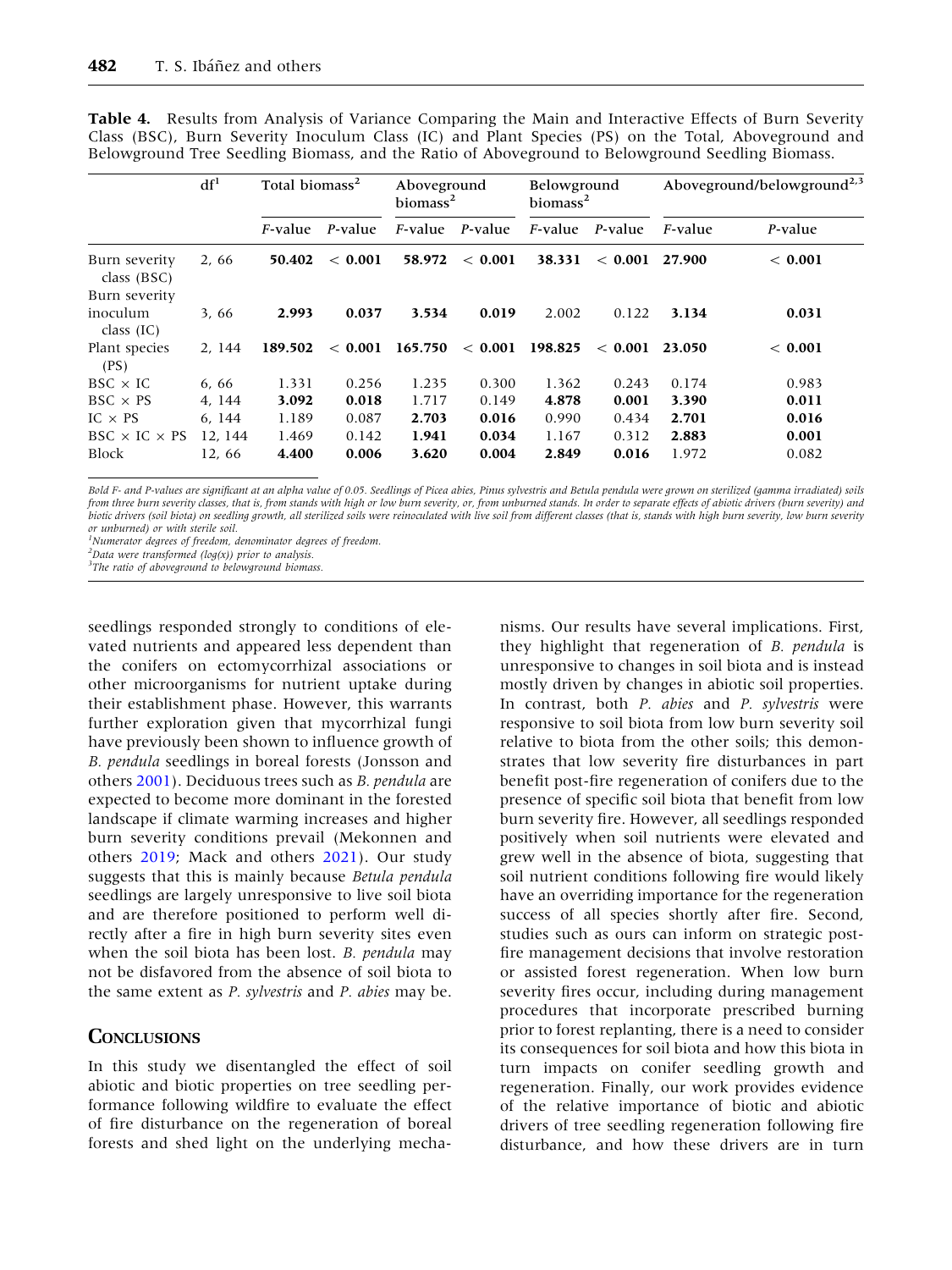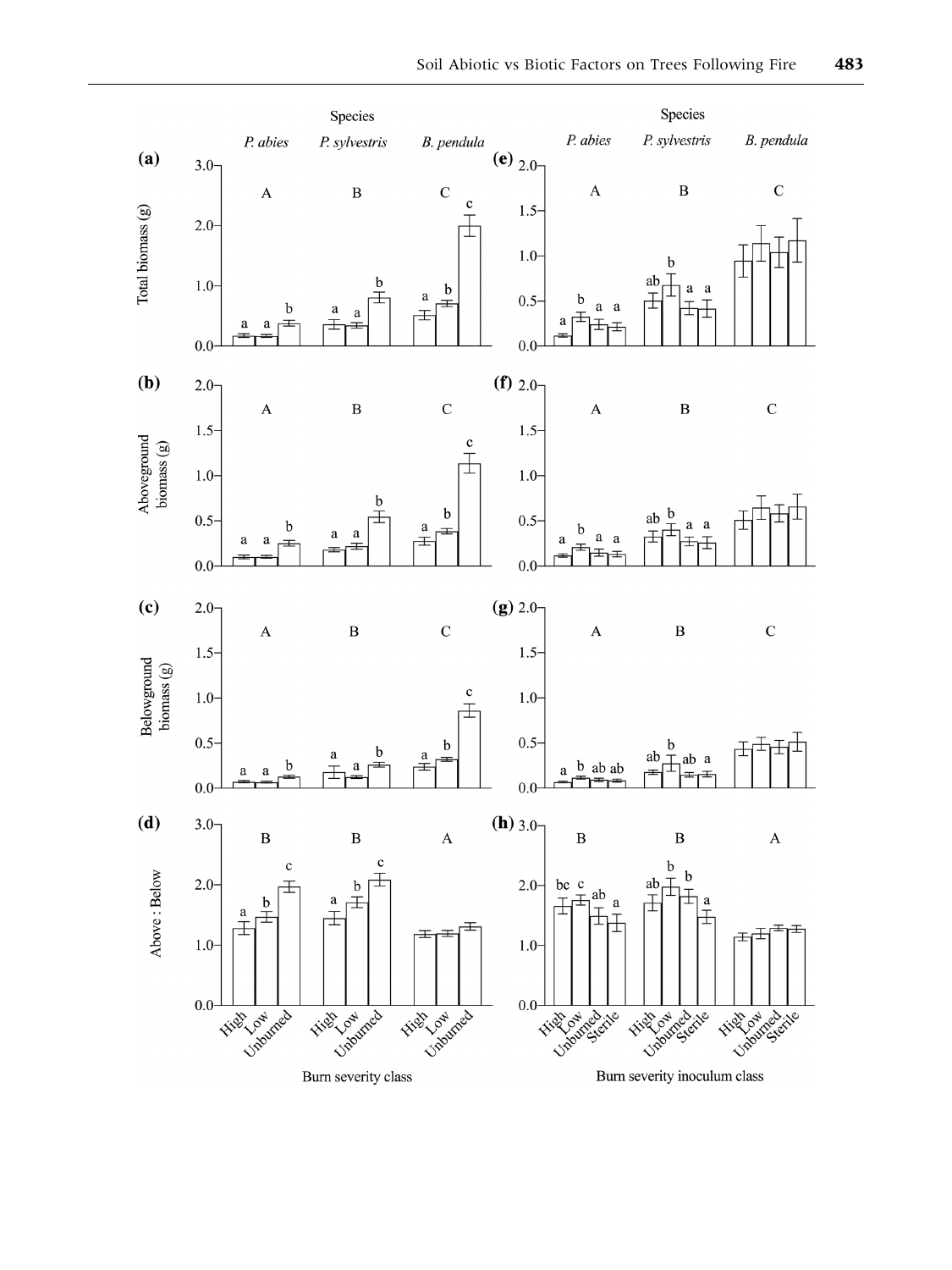<span id="page-13-0"></span>Figure 4. Mean  $\pm$  SE of total biomass (a, e), aboveground biomass  $(b, f)$ , belowground biomass  $(c, f)$ g), ratio of aboveground to belowground biomass (d, h) for tree seedlings of Picea abies, Pinus sylvestris and Betula pendula. Seedlings were grown on sterilized (gamma irradiated) soil, originating from stands differing in burn severity (that is, high, low and unburned), and with the sterilized soil then reinoculated with live soil from stands differing in burn severity (high, low and unburned) or with sterile soil. Different capital letters above bar groups indicate significant differences between plant species across burn severity inoculum class treatments, and small letters within bar groups indicate significant differences for burn severity classes (a–d) or burn severity inoculum class treatments  $(e-h)$  according to Bonferroni post hoc tests at  $P \le 0.05$ . Corresponding ANOVA results (*F*- and P-values) are reported in Table [4](#page-11-0).

impacted by burn severity. Understanding how burn severity impacts the interplay of these abiotic and biotic soil factors is of particular importance in understanding the mechanisms by which future climate change may influence forest regeneration, given that climate warming is expected to lead to both more frequent and more severe fires in the boreal region. As climate warming is being accompanied by novel fire behavior regimes, there is a growing need to further understand the role played by both soil abiotic factors and the soil microbial community in promoting early seedling establishment under different fire scenarios.

#### ACKNOWLEDGEMENTS

The research was funded by Formas (ID 2015- 8544-30572-25) and a TC4F (Trees and Crops for the Future) grant to MCN. We wish to thank Kelley Gundale for assistance in the greenhouse, Morgan Karlsson and Marie-Lou Novene for assisting with the collection of soil samples and Marie-Lou Novene for laboratory help.

#### FUNDING

Open access funding provided by Swedish University of Agricultural Sciences.

#### Declarations

Conflict of interest The authors declare that they have no conflict of interest.

#### OPEN ACCESS

This article is licensed under a Creative Commons

Attribution 4.0 International License, which permits use, sharing, adaptation, distribution and reproduction in any medium or format, as long as you give appropriate credit to the original author(s) and the source, provide a link to the Creative Commons licence, and indicate if changes were made. The images or other third party material in this article are included in the article's Creative Commons licence, unless indicated otherwise in a credit line to the material. If material is not included in the article's Creative Commons licence and your intended use is not permitted by statutory regulation or exceeds the permitted use, you will need to obtain permission directly from the copyright holder. To view a copy of this licence, visit [h](http://creativecommons.org/licenses/by/4.0/) [ttp://creativecommons.org/licenses/by/4.0/.](http://creativecommons.org/licenses/by/4.0/)

#### REFERENCES

- Alexander HD, Natali SM, Loranty MM, Ludwig SM, Spektor VV, Davydov S, Zimov N, Trujillo I, Mack MC. 2018. Impacts of increased soil burn severity on larch forest regeneration on permafrost soils of far northeastern Siberia. Forest Ecology and Management 417:144–53. [https://doi.org/10.1016/j.forec](https://doi.org/10.1016/j.foreco.2018.03.008) [o.2018.03.008](https://doi.org/10.1016/j.foreco.2018.03.008).
- Allison SD, Treseder KK. 2011. Climate change feedbacks to microbial decomposition in boreal soils. Fungal Ecology 4(6):362–74. [https://doi.org/10.1016/j.funeco.2011.01.003.](https://doi.org/10.1016/j.funeco.2011.01.003)
- Andivia E, Madrigal-González J, Villar-Salvador P, Zavala MA. 2018. Do adult trees increase conspecific juvenile resilience to recurrent droughts? Implications for Forest Regeneration. Ecosphere 9(6):e02282. <https://doi.org/10.1002/ecs2.2282>.
- Angelstam P, Kuuluvainen T. 2004. Boreal forest disturbance regimes, successional dynamics and landscape structures: a European perspective. Ecological Bulletins:117–36.
- Atkinson MD. 1992. Betula pendula Roth (B. verrucosa Ehrh.) and B. pubescens Ehrh. Journal of Ecology 80:837-70. [https://doi.](https://doi.org/10.2307/2260870) [org/10.2307/2260870](https://doi.org/10.2307/2260870).
- Balshi MS, McGuire AD, Duffy P, Flannigan M, Walsh J, Melillo J. 2009. Assessing the response of area burned to changing climate in western boreal North America using a Multivariate Adaptive Regression Splines (MARS) approach. Global Change Biology 15(3):578–600. [https://doi.org/10.1111/j.13](https://doi.org/10.1111/j.1365-2486.2008.01679.x) [65-2486.2008.01679.x](https://doi.org/10.1111/j.1365-2486.2008.01679.x).
- Bansal S, Jochum T, Wardle DA, Nilsson MC. 2014. The interactive effects of surface-burn severity and canopy cover on conifer and broadleaf tree seedling ecophysiology. Canadian Journal of Forest Research 44(9):1032–41. [https://doi.org/10.](https://doi.org/10.1139/cjfr-2014-0112) [1139/cjfr-2014-0112.](https://doi.org/10.1139/cjfr-2014-0112)
- Bárcenas-Moreno G, García-Orenes F, Mataix-Solera J, Mataix-Beneyto J, Bååth E. 2011. Soil microbial recolonisation after a fire in a Mediterranean forest. Biology and Fertility of Soils 47(3):261–72. <https://doi.org/10.1007/s00374-010-0532-2>.
- Bergner B, Johnstone J, Treseder KK. 2004. Experimental warming and burn severity alter soil CO2 flux and soil functional groups in a recently burned boreal forest. Global Change Biology 10.12:1996–2004. https://onlinelibrary.wiley.com/doi/full[/https://doi.org/10.1111/j.1365-2486.2004.00](https://doi.org/10.1111/j.1365-2486.2004.00868.x) [868.x](https://doi.org/10.1111/j.1365-2486.2004.00868.x)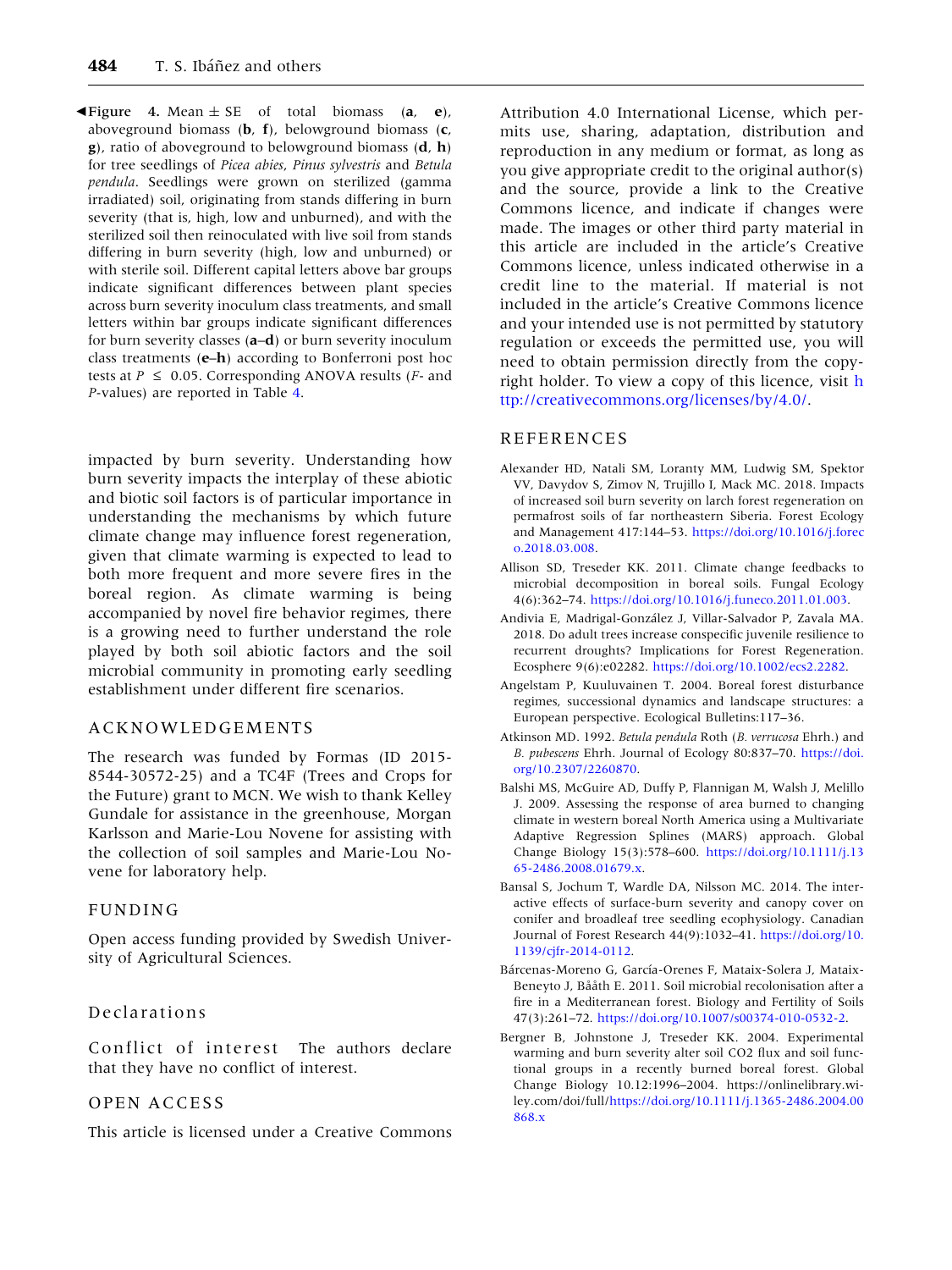- <span id="page-14-0"></span>Blanes MC, Emmett BA, Viñegla B, Carreira JA. 2012. Alleviation of P limitation makes tree roots competitive for N against microbes in a N-saturated conifer forest: a test through P fertilization and 15N labelling. Soil Biology and Biochemistry 48:51–9. <https://doi.org/10.1016/j.soilbio.2012.01.012>.
- Certini G. 2005. Effects of fire on properties of forest soils: a review. Oecologia 143(1):1–10. [https://doi.org/10.1007/s004](https://doi.org/10.1007/s00442-004-1788-8) [42-004-1788-8.](https://doi.org/10.1007/s00442-004-1788-8)
- Clarholm M. 1985. Interactions of bacteria, protozoa and plants leading to mineralization of soil nitrogen. Soil Biology and Biochemistry 17(2):181–7. [https://doi.org/10.1016/0038-071](https://doi.org/10.1016/0038-0717(85)90113-0) [7\(85\)90113-0](https://doi.org/10.1016/0038-0717(85)90113-0).
- Clemmensen KE, Finlay RD, Dahlberg A, Stenlid J, Wardle DA, Lindahl BD. 2015. Carbon sequestration is related to mycorrhizal fungal community shifts during long-term succession in boreal forests. New Phytologist 205(4):1525–36. [https://doi.](https://doi.org/10.1111/nph.13208) [org/10.1111/nph.13208.](https://doi.org/10.1111/nph.13208)
- Corrêa A, Hampp R, Magel E, Martins-Loução MA. 2011. Carbon allocation in ectomycorrhizal plants at limited and optimal N supply: an attempt at unraveling conflicting theories. Mycorrhiza 21(1):35–51. [https://doi.org/10.1007/s00572-010](https://doi.org/10.1007/s00572-010-0309-3) [-0309-3.](https://doi.org/10.1007/s00572-010-0309-3)
- Czimczik CI, Schmidt MWI, Schulze ED. 2005. Effects of increasing fire frequency on black carbon and organic matter in Podzols of Siberian Scots pine forests. European Journal of Soil Science 56(3):417–28. [https://doi.org/10.1111/j.1365-23](https://doi.org/10.1111/j.1365-2389.2004.00665.x) [89.2004.00665.x.](https://doi.org/10.1111/j.1365-2389.2004.00665.x)
- Dahlberg A. 2002. Effects of fire on ectomycorrhizal fungi in Fennoscandian boreal forests. Silva Fennica 36(1):69–80.
- Dahlberg A, Schimmel J, Taylor AF, Johannesson H. 2001. Postfire legacy of ectomycorrhizal fungal communities in the Swedish boreal forest in relation to fire severity and logging intensity. Biological Conservation 100(2):151–61. [https://doi.](https://doi.org/10.1016/S0006-3207(00)00230-5) [org/10.1016/S0006-3207\(00\)00230-5](https://doi.org/10.1016/S0006-3207(00)00230-5).
- Day NJ, Dunfield KE, Johnstone JF, Mack MC, Turetsky MR, Walker XJ, White AL, Baltzer JL. 2019. Wildfire severity reduces richness and alters composition of soil fungal communities in boreal forests of western Canada. Global Change Biology 25(7):2310–24. [https://doi.org/10.1111/gcb.14641.](https://doi.org/10.1111/gcb.14641)
- de Groot WJ, Flannigan MD, Cantin AS. 2013. Climate change impacts on future boreal fire regimes. Forest Ecology and Management 294:35–44. [https://doi.org/10.1016/j.foreco.201](https://doi.org/10.1016/j.foreco.2012.09.027) [2.09.027](https://doi.org/10.1016/j.foreco.2012.09.027).
- Dehlin H, Nilsson MC, Wardle DA, Shevtsova A. 2004. Effects of shading and humus fertility on growth, competition, and ectomycorrhizal colonization of boreal forest tree seedlings. Canadian Journal of Forest Research 34(12):2573–86. [http](https://doi.org/10.1139/x04-143) [s://doi.org/10.1139/x04-143.](https://doi.org/10.1139/x04-143)
- DeLuca T, Nilsson MC, Zackrisson O. 2002. Nitrogen mineralization and phenol accumulation along a fire chronosequence in northern Sweden. Oecologia 133(2):206–14. [https://doi.or](https://doi.org/10.1007/s00442-002-1025-2) [g/10.1007/s00442-002-1025-2](https://doi.org/10.1007/s00442-002-1025-2).
- Elfving B. 1983. Den nya skogens produktion. Sveriges Skogsvårdsförbunds Tidskrift 83(4–5):7–16.
- Gillett NP, Weaver AJ, Zwiers FW, Flannigan MD. 2004. Detecting the effect of climate change on Canadian forest fires. Geophysical Research Letters 31:18. [https://doi.org/10.1029/](https://doi.org/10.1029/2004GL020876) [2004GL020876](https://doi.org/10.1029/2004GL020876).
- Gómez-Rey MX, Gonzalez-Prieto SJ. 2013. Short-term impact of a wildfire on net and gross N transformation rates. Biology and Fertility of Soils 49(8):1065–75. [https://doi.org/10.1007/](https://doi.org/10.1007/s00374-013-0806-6) [s00374-013-0806-6.](https://doi.org/10.1007/s00374-013-0806-6)
- Granström A. 1991. Skogen efter branden. Skog & Forskning 4(91):32–8.
- Gundale MJ, DeLuca TH, Fiedler CE, Ramsey PW, Harrington MG, Gannon JE. 2005. Restoration treatments in a Montana ponderosa pine forest: effects on soil physical, chemical and biological properties. Forest Ecology and Management 213(1– 3):25–38. <https://doi.org/10.1016/j.foreco.2005.03.015>.
- Gundale MJ, Fajardo A, Lucas RW, Nilsson MC, Wardle DA. 2011. Resource heterogeneity does not explain the diversity– productivity relationship across a boreal island fertility gradient. Ecography 34(5):887–96. [https://doi.org/10.1111/j.1600-](https://doi.org/10.1111/j.1600-0587.2011.06853.x) [0587.2011.06853.x.](https://doi.org/10.1111/j.1600-0587.2011.06853.x)
- Gundale MJ, Kardol P, Nilsson MC, Nilsson U, Lucas RW, Wardle DA. 2014. Interactions with soil biota shift from negative to positive when a tree species is moved outside its native range. New Phytologist 202(2):415–21. [https://doi.org/](https://doi.org/10.1111/nph.12699) [10.1111/nph.12699](https://doi.org/10.1111/nph.12699).
- Gundale MJ, Wardle DA, Kardol P, Nilsson MC. 2019. Comparison of plant–soil feedback experimental approaches for testing soil biotic interactions among ecosystems. New Phytologist 221(1):577–87. <https://doi.org/10.1111/nph.15367>.
- Gundale MJ, Wardle DA, Kardol P, Van der Putten WH, Lucas RW. 2017. Soil handling methods should be selected based on research questions and goals. New Phytologist 216(1):18–23. <https://doi.org/10.1111/nph.14659>.
- Gustafsson L, Berglind M, Granström A, Grelle A, Isacsson G, Kjellander P, Larsson S, Lindh M, Pettersson LB, Strengbom J, Stridh B, Sävström T, Thor G, Wikars LO, Mikusiński G. 2019. Rapid ecological response and intensified knowledge accumulation following a north European mega-fire. Scandinavian Journal of Forest Research 34(4):234-53. [https://doi.org/](https://doi.org/10.1080/02827581.2019.1603323) [10.1080/02827581.2019.1603323.](https://doi.org/10.1080/02827581.2019.1603323)
- Hellberg E, Hörnberg G, Östlund L, Zackrisson O. 2003. Vegetation dynamics and disturbance history in three deciduous forests in boreal Sweden. Journal of Vegetation Science 14(2):267–76. [https://doi.org/10.1111/j.1654-1103.2003.tb02](https://doi.org/10.1111/j.1654-1103.2003.tb02152.x) [152.x](https://doi.org/10.1111/j.1654-1103.2003.tb02152.x).
- Hewitt RE, Chapin FS III, Hollingsworth TN, Mack MC, Rocha AV, Taylor DL. 2020. Limited overall impacts of ectomycorrhizal inoculation on recruitment of boreal trees into Arctic tundra following wildfire belie species-specific responses. PloS One 15(7):e0235932. [https://doi.org/10.1371/journal.pone.0](https://doi.org/10.1371/journal.pone.0235932) [235932.](https://doi.org/10.1371/journal.pone.0235932)
- Hewitt RE, Chapin FS III, Hollingsworth TN, Taylor DL. 2017. The potential for mycobiont sharing between shrubs and seedlings to facilitate tree establishment after wildfire at Alaska arctic treeline. Molecular Ecology 26(14):3826–38. [h](https://doi.org/10.1111/mec.14143) [ttps://doi.org/10.1111/mec.14143.](https://doi.org/10.1111/mec.14143)
- Hewitt RE, Hollingsworth TN, Chapin FS III, Taylor DL. 2016. Fire-severity effects on plant–fungal interactions after a novel tundra wildfire disturbance: implications for arctic shrub and tree migration. BMC Ecology 16(1):1–11. [https://doi.org/10.](https://doi.org/10.1186/s12898-016-0075-y) [1186/s12898-016-0075-y](https://doi.org/10.1186/s12898-016-0075-y).
- Holden SR, Gutierrez A, Treseder KK. 2013. Changes in soil fungal communities, extracellular enzyme activities, and litter decomposition across a fire chronosequence in Alaskan boreal forests. Ecosystems 16(1):34–46. [https://doi.org/10.1007/s10](https://doi.org/10.1007/s10021-012-9594-3) [021-012-9594-3.](https://doi.org/10.1007/s10021-012-9594-3)
- Holden SR, Rogers BM, Treseder KK, Randerson JT. 2016. Fire severity influences the response of soil microbes to a boreal forest fire. Environmental Research Letters 11(3):035004. [h](https://doi.org/10.1088/1748-9326/11/3/035004) [ttps://doi.org/10.1088/1748-9326/11/3/035004.](https://doi.org/10.1088/1748-9326/11/3/035004)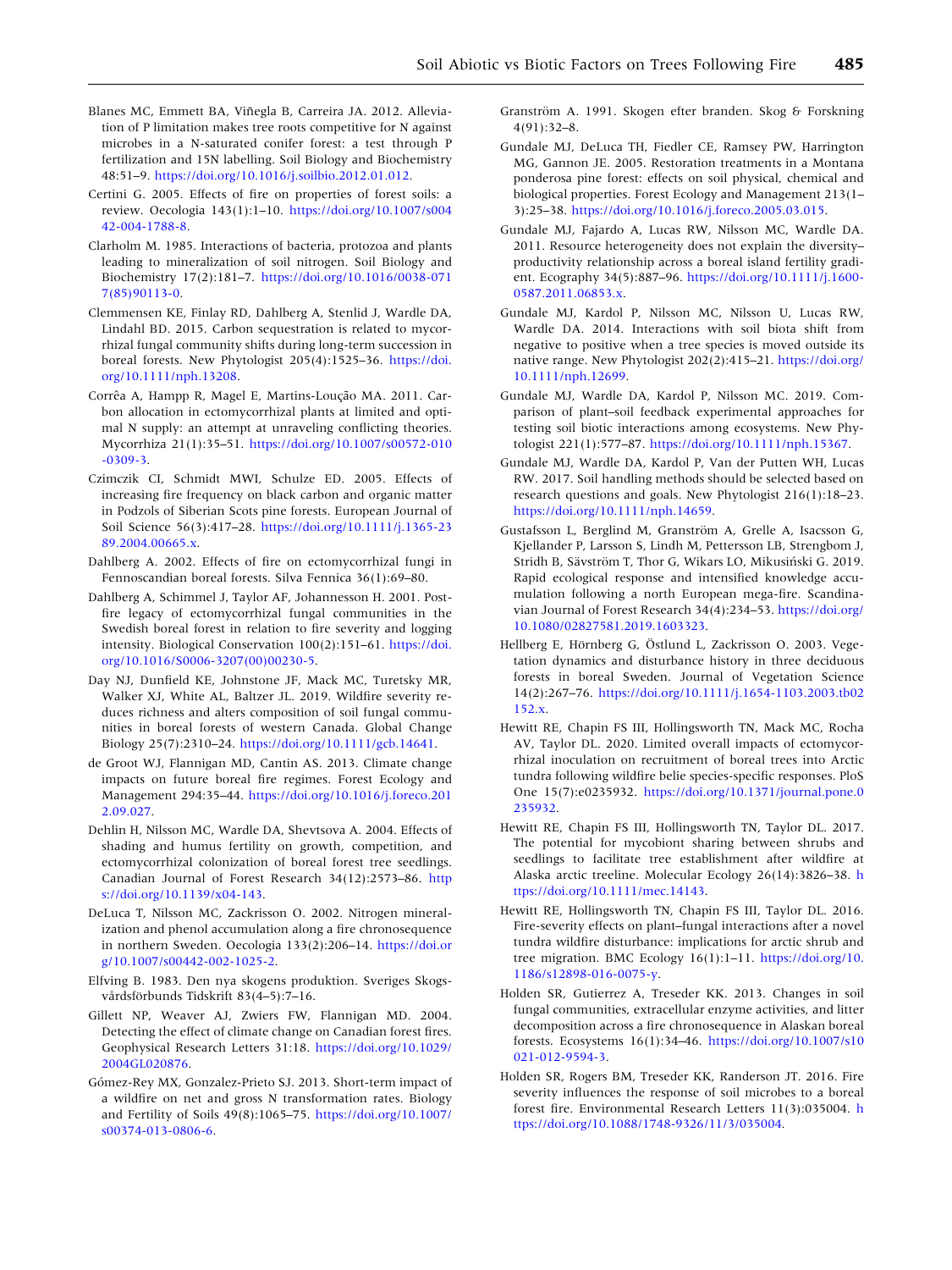- <span id="page-15-0"></span>Johnstone JF, Hollingsworth TN, Chapin FS III, Mack MC. 2010. Changes in fire regime break the legacy lock on successional trajectories in Alaskan boreal forest. Global Change Biology 16(4):1281–95. [https://doi.org/10.1111/j.1365-2486.2009.02](https://doi.org/10.1111/j.1365-2486.2009.02051.x) [051.x](https://doi.org/10.1111/j.1365-2486.2009.02051.x).
- Jonsson L, Dahlberg A, Nilsson MC, Kårén O, Zackrisson O. 1999. Continuity of ectomycorrhizal fungi in self-regenerating boreal Pinus sylvestris forests studied by comparing mycobiont diversity on seedlings and mature trees. The New Phytologist 142(1):151–62. [https://doi.org/10.1046/j.1469-8137.1999.00](https://doi.org/10.1046/j.1469-8137.1999.00383.x) [383.x](https://doi.org/10.1046/j.1469-8137.1999.00383.x).
- Jonsson L, Nilsson MC, Wardle DA, Zackrisson O. 2001. Context dependent effects of ectomycorrhizal species richness on tree seedling productivity. Oikos 93(3):353–64. [https://doi.org/10.](https://doi.org/10.1034/j.1600-0706.2001.930301.x) [1034/j.1600-0706.2001.930301.x.](https://doi.org/10.1034/j.1600-0706.2001.930301.x)
- Kardell L, Laestadius L. 1987. Longterm yield of Norway spruce (Picea abies L.) after prescribed burning. An example from Mid-Sweden. Sveriges Skogsvårdsförbunds Tidskrift (Sweden).
- Kasischke ES, Turetsky MR. 2006. Recent changes in the fire regime across the North American boreal region—Spatial and temporal patterns of burning across Canada and Alaska. Geophysical Research Letters 3:9. [https://doi.org/10.1029/20](https://doi.org/10.1029/2006GL025677) [06GL025677.](https://doi.org/10.1029/2006GL025677)
- Lampainen J, Kuuluvainen T, Wallenius TH, Karjalainen L, Vanha-Majamaa I. 2004. Long-term forest structure and regeneration after wildfire in Russian Karelia. Journal of Vegetation Science 15(2):245–56. [https://doi.org/10.1111/j.1](https://doi.org/10.1111/j.1654-1103.2004.tb02259.x) [654-1103.2004.tb02259.x.](https://doi.org/10.1111/j.1654-1103.2004.tb02259.x)
- Ledo A, Paul KI, Burslem DFRP, Ewel JJ, Barton C, Battaglia M, Brooksbank K, Carter J, Eid TH, England JR, Fitzgerald A, Jonson J, Mencuccini M, Montagu KD, Montero G, Mugasha WA, Pinkard E, Roxburgh S, Ryan CM, Ruiz-Peinado R, Sochacki S, Specht A, Wildy D, Wirth C, Zerihun A, Chave J. 2018. Tree size and climatic water deficit control root to shoot ratio in individual trees globally. New Phytologist 217(1):8– 11. [https://doi.org/10.1111/nph.14863.](https://doi.org/10.1111/nph.14863)
- LeDuc SD, Lilleskov EA, Horton TR, Rothstein DE. 2013. Ectomycorrhizal fungal succession coincides with shifts in organic nitrogen availability and canopy closure in post-wildfire jack pine forests. Oecologia 172(1):257–69. [https://doi.org/10.100](https://doi.org/10.1007/s00442-012-2471-0) [7/s00442-012-2471-0](https://doi.org/10.1007/s00442-012-2471-0).
- Lidskog R, Johansson J, Sjödin D. 2019. Wildfires, responsibility and trust: public understanding of Sweden's largest wildfire. Scandinavian Journal of Forest. Research 34(4):319-28. [http](https://doi.org/10.1080/02827581.2019.1598483) [s://doi.org/10.1080/02827581.2019.1598483](https://doi.org/10.1080/02827581.2019.1598483).
- Lindahl BD, Tunlid A. 2015. Ectomycorrhizal fungi–potential organic matter decomposers, yet not saprotrophs. New Phytologist 205(4):1443–7. <https://doi.org/10.1111/nph.13201>.
- Mack MC, Walker XJ, Johnstone JF, Alexander HD, Melvin AM, Jean M, Miller SN. 2021. Carbon loss from boreal forest wildfires offset by increased dominance of deciduous trees. Science 372(6539):280–3. [https://doi.org/10.1126/science.abf](https://doi.org/10.1126/science.abf3903) [3903.](https://doi.org/10.1126/science.abf3903)
- Mataix-Solera J, Guerrero C, García-Orenes F, Bárcenas GM, Torres MP. 2009. Forest fire effects on soil microbiology. Fire Effects on Soils and Restoration Strategies 5:133–75. [https://d](https://doi.org/10.1201/9781439843338) [oi.org/10.1201/9781439843338](https://doi.org/10.1201/9781439843338).
- McNamara NP, Black HIJ, Beresford NA, Parekh NR. 2003. Effects of acute gamma irradiation on chemical, physical and biological properties of soils. Applied Soil Ecology 24(2):117– 32. [https://doi.org/10.1016/S0929-1393\(03\)00073-8](https://doi.org/10.1016/S0929-1393(03)00073-8).
- Mekonnen ZA, Riley WJ, Randerson JT, Grant RF, Rogers BM. 2019. Expansion of high-latitude deciduous forests driven by interactions between climate warming and fire. Nature Plants 5(9):952–8. [https://doi.org/10.1038/s41477-019-0495-8.](https://doi.org/10.1038/s41477-019-0495-8)
- Menkis A, Vasiliauskas R, Taylor AF, Stenlid J, Finlay R. 2005. Fungal communities in mycorrhizal roots of conifer seedlings in forest nurseries under different cultivation systems, assessed by morphotyping, direct sequencing and mycelial isolation. Mycorrhiza 16(1):33–41. [https://doi.org/10.1007/](https://doi.org/10.1007/s00572-005-0011-z) [s00572-005-0011-z.](https://doi.org/10.1007/s00572-005-0011-z)
- Nilsson U, Elfving B, Karlsson K. 2012. Productivity of Norway spruce compared to Scots pine in the interior of northern Sweden. Silva Fennica 46(2):197–209.
- Pérez-Izquierdo L, Clemmensen KE, Strengbom J, Granath G, Wardle DA, Nilsson MC, Lindahl BD. 2021. Crown-fire severity is more important than ground-fire severity in determining soil fungal community development in the boreal forest. Journal of Ecology 109(1):504–18. [https://doi.org/10.](https://doi.org/10.1111/1365-2745.13529) [1111/1365-2745.13529](https://doi.org/10.1111/1365-2745.13529).
- Pérez-Izquierdo L, Clemmensen KE, Strengbom J, Nilsson MC, Lindahl BD. 2019. Quantification of tree fine roots by realtime PCR. Plant and Soil 440:1–8. [https://doi.org/10.1007/s1](https://doi.org/10.1007/s11104-019-04096-9) [1104-019-04096-9.](https://doi.org/10.1007/s11104-019-04096-9)
- Ponomarev EI, Kharuk VI, Ranson KJ. 2016. Wildfires dynamics in Siberian larch forests. Forests 7(6):125. [https://doi.org/10.](https://doi.org/10.3390/f7060125) [3390/f7060125](https://doi.org/10.3390/f7060125).
- Pumpanen JS, Heinonsalo J, Rasilo T, Hurme KR, Ilvesniemi H. 2009. Carbon balance and allocation of assimilated CO 2 in Scots pine, Norway spruce, and Silver birch seedlings determined with gas exchange measurements and 14 C pulse labelling. Trees 23(3):611–21. [https://doi.org/10.1007/s00468-](https://doi.org/10.1007/s00468-008-0306-8) [008-0306-8.](https://doi.org/10.1007/s00468-008-0306-8)
- Read DJ, Leake JR, Perez-Moreno J. 2004. Mycorrhizal fungi as drivers of ecosystem processes in heathland and boreal forest biomes. Canadian Journal of Botany 82(8):1243–63. [https://d](https://doi.org/10.1139/b04-123) [oi.org/10.1139/b04-123.](https://doi.org/10.1139/b04-123)
- Smith SE, Read D. 2008. Mycorrhizal Symbiosis, 3rd edn. London: Academic press.
- Soja AJ, Tchebakova NM, French NH, Flannigan MD, Shugart HH, Stocks BJ, Sukhinin AI, Parfenova EI, Chapin FS III, Stackhouse PW Jr. 2007. Climate-induced boreal forest change: predictions versus current observations. Global and Planetary Change 56(3–4):274–96. [https://doi.org/10.1016/j.g](https://doi.org/10.1016/j.gloplacha.2006.07.028) [loplacha.2006.07.028](https://doi.org/10.1016/j.gloplacha.2006.07.028).
- Stephens SL, Agee JK, Fule PZ, North MP, Romme WH, Swetnam TW, Turner MG. 2013. Managing forests and fire in changing climates. Science 342(6154):41–2. [https://doi.org/1](https://doi.org/10.1126/science.1240294) [0.1126/science.1240294.](https://doi.org/10.1126/science.1240294)
- Sun H, Santalahti M, Pumpanen J, Köster K, Berninger F, Raffaello T, Jumpponen A, Asiegbu FO, Heinonsalo J. 2015. Fungal Community Shifts in Structure and Function across a Boreal Forest Fire Chronosequence. Applied and Environmental Microbiology 81:7869–80. [https://doi.org/10.1128/A](https://doi.org/10.1128/AEM.02063-15) [EM.02063-15.](https://doi.org/10.1128/AEM.02063-15)
- Thomas GW. 1996. Soil pH and soil acidity. Methods of soil analysis: part 3 chemical methods 5:475–90. [https://doi.org/](https://doi.org/10.2136/sssabookser5.3.c16) [10.2136/sssabookser5.3.c16](https://doi.org/10.2136/sssabookser5.3.c16)
- Treseder KK, Mack MC, Cross A. 2004. Relationships among fires, fungi, and soil dynamics in Alaskan boreal forests. Ecological Applications 14(6):1826–38. [https://doi.org/10.1890/0](https://doi.org/10.1890/03-5133) [3-5133](https://doi.org/10.1890/03-5133).